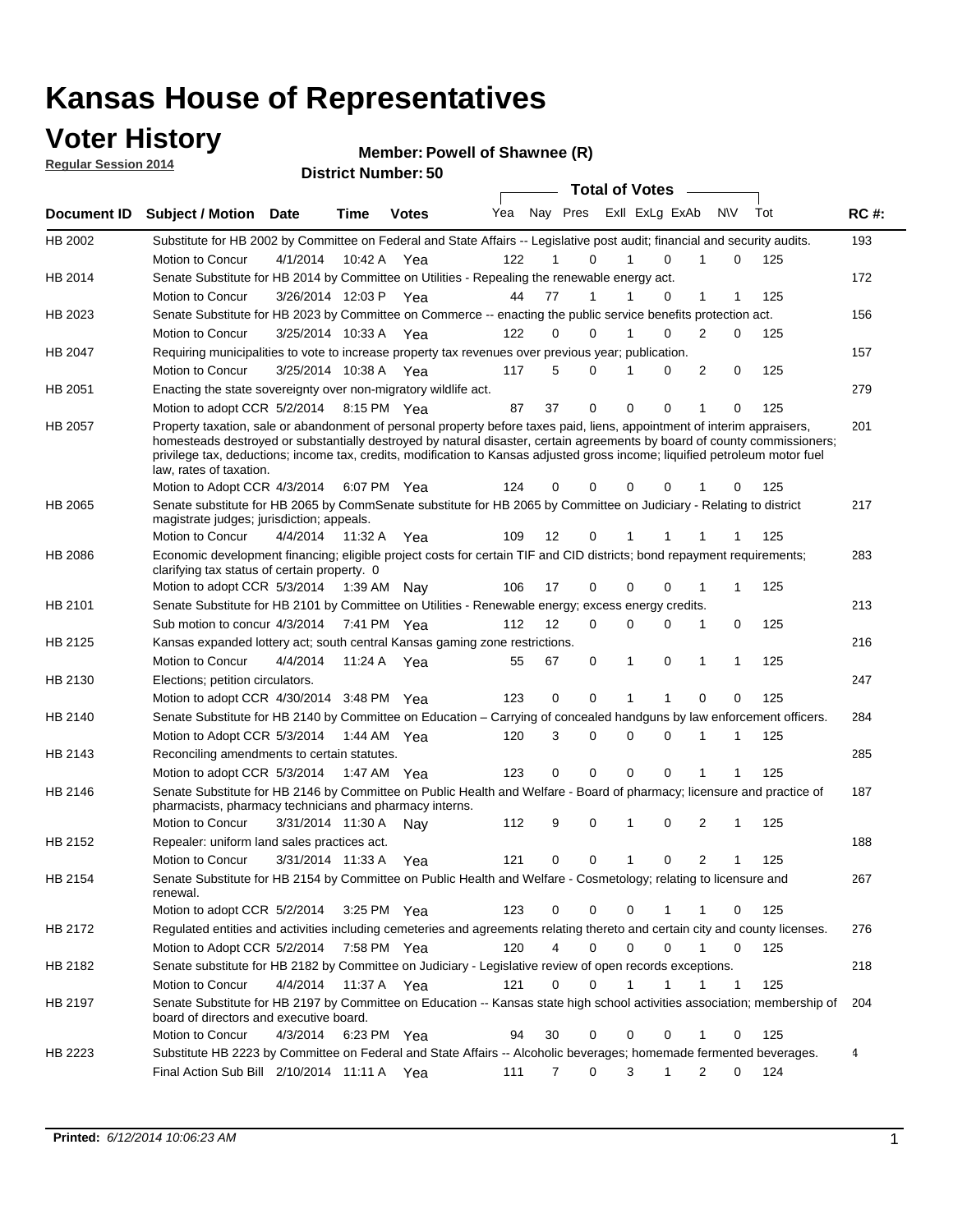# **Voter History**<br> **Megular Session 2014**<br> **Cindical District Nu**

| <b>VULGE LIBLUI Y</b><br><b>Regular Session 2014</b> |                                                                                                                                                                                                                                                                                                                                                                                                                                                                                                                                                                                                                                                                                                                                                                                                                                                                                                                 |                       |             | Member: Powell of Shawnee (R) |     |                |             |                         |   |                |     |     |             |
|------------------------------------------------------|-----------------------------------------------------------------------------------------------------------------------------------------------------------------------------------------------------------------------------------------------------------------------------------------------------------------------------------------------------------------------------------------------------------------------------------------------------------------------------------------------------------------------------------------------------------------------------------------------------------------------------------------------------------------------------------------------------------------------------------------------------------------------------------------------------------------------------------------------------------------------------------------------------------------|-----------------------|-------------|-------------------------------|-----|----------------|-------------|-------------------------|---|----------------|-----|-----|-------------|
|                                                      |                                                                                                                                                                                                                                                                                                                                                                                                                                                                                                                                                                                                                                                                                                                                                                                                                                                                                                                 |                       |             | <b>District Number: 50</b>    |     |                |             | <b>Total of Votes</b>   |   |                |     |     |             |
|                                                      | Document ID Subject / Motion Date                                                                                                                                                                                                                                                                                                                                                                                                                                                                                                                                                                                                                                                                                                                                                                                                                                                                               |                       | <b>Time</b> | <b>Votes</b>                  | Yea |                |             | Nay Pres Exll ExLg ExAb |   |                | N\V | Tot | <b>RC#:</b> |
|                                                      |                                                                                                                                                                                                                                                                                                                                                                                                                                                                                                                                                                                                                                                                                                                                                                                                                                                                                                                 |                       |             |                               |     |                |             |                         |   |                |     |     |             |
| HB 2223                                              | Substitute for HB 2223 by Committee on Federal and State Affairs—Alcoholic beverages; homemade fermented beverages;<br>microbrewery gallonage expanded; liquor license length of citizenship.                                                                                                                                                                                                                                                                                                                                                                                                                                                                                                                                                                                                                                                                                                                   |                       |             |                               |     |                |             |                         |   |                |     |     | 205         |
|                                                      | Motion to Concur                                                                                                                                                                                                                                                                                                                                                                                                                                                                                                                                                                                                                                                                                                                                                                                                                                                                                                | 4/3/2014              |             | 6:27 PM Yea                   | 115 | 9              | 0           | 0                       | 0 | 1              | 0   | 125 |             |
| HB 2231                                              | Senate Substitute for Substitute for HB 2231 by Committee on Ways and Means - Appropriations for FY 2014, FY 2015, FY<br>2016, FY 2017 and FY 2018 for various state agencies; capital improvement projects; claims against the state.                                                                                                                                                                                                                                                                                                                                                                                                                                                                                                                                                                                                                                                                          |                       |             |                               |     |                |             |                         |   |                |     |     | 282         |
|                                                      | Motion to adopt CCR 5/2/2014 9:48 PM Nay                                                                                                                                                                                                                                                                                                                                                                                                                                                                                                                                                                                                                                                                                                                                                                                                                                                                        |                       |             |                               | 70  | 54             | 0           | 0                       | 0 | 1              | 0   | 125 |             |
| HB 2246                                              | Substitute for HB 2246 by Committee on Commerce, Labor and Economic Development - Peer review for certain licensed<br>technical professions.                                                                                                                                                                                                                                                                                                                                                                                                                                                                                                                                                                                                                                                                                                                                                                    |                       |             |                               |     |                |             |                         |   |                |     |     | 38          |
|                                                      | EFA Sub Bill                                                                                                                                                                                                                                                                                                                                                                                                                                                                                                                                                                                                                                                                                                                                                                                                                                                                                                    | 2/21/2014 1:34 PM Yea |             |                               | 120 | 0              | 0           | 1                       | 0 | $\overline{2}$ | 1   | 124 |             |
| HB 2246                                              | Substitute for HB 2246 by Committee on Commerce, Labor and Economic Development - Peer review for certain licensed<br>technical professions.                                                                                                                                                                                                                                                                                                                                                                                                                                                                                                                                                                                                                                                                                                                                                                    |                       |             |                               |     |                |             |                         |   |                |     |     | 260         |
|                                                      | Motion to Concur                                                                                                                                                                                                                                                                                                                                                                                                                                                                                                                                                                                                                                                                                                                                                                                                                                                                                                | 5/2/2014              | 11:40 A     | Yea                           | 124 | 0              | 0           | 0                       |   | 0              | 0   | 125 |             |
| HB 2272                                              | Kansas expanded lottery act; southeast Kansas gaming zone; privilege fee and investment threshold amount reduced.                                                                                                                                                                                                                                                                                                                                                                                                                                                                                                                                                                                                                                                                                                                                                                                               |                       |             |                               |     |                |             |                         |   |                |     |     | 200         |
|                                                      | Motion to Concur                                                                                                                                                                                                                                                                                                                                                                                                                                                                                                                                                                                                                                                                                                                                                                                                                                                                                                | 4/2/2014              |             | 4:18 PM Nay                   | 84  | 36             | $\mathbf 0$ | 0                       | 0 |                | 4   | 125 |             |
| HB 2296                                              | Campaign finance; permitted uses of campaign funds; increased exemption amount for certain candidates; contributor<br>information; lobbyist filings.                                                                                                                                                                                                                                                                                                                                                                                                                                                                                                                                                                                                                                                                                                                                                            |                       |             |                               |     |                |             |                         |   |                |     |     | 248         |
|                                                      | Motion to adopt CCR 4/30/2014 3:53 PM Yea                                                                                                                                                                                                                                                                                                                                                                                                                                                                                                                                                                                                                                                                                                                                                                                                                                                                       |                       |             |                               | 119 | 4              | 0           | 1                       |   | 0              | 0   | 125 |             |
| HB 2296                                              | Campaign finance; permitted uses of campaign funds; increased exemption amount for certain candidates; contributor<br>information; lobbyist filings.<br>Motion to Override                                                                                                                                                                                                                                                                                                                                                                                                                                                                                                                                                                                                                                                                                                                                      |                       |             |                               |     |                |             |                         |   |                |     |     | 287         |
|                                                      | Veto                                                                                                                                                                                                                                                                                                                                                                                                                                                                                                                                                                                                                                                                                                                                                                                                                                                                                                            | 5/30/2014 10:24 A Yea |             |                               | 96  | 5              | 0           | 0                       | 0 | 0              | 24  | 125 |             |
| HB 2298                                              | Senate Sub for HB 2298 by Committee on Judiciary - Uniform controlled substances act. Senate Sub for HB 2298 by<br>Committee on Judiciary - Uniform controlled substances act.                                                                                                                                                                                                                                                                                                                                                                                                                                                                                                                                                                                                                                                                                                                                  |                       |             |                               |     |                |             |                         |   |                |     |     | 209         |
|                                                      | <b>Motion to Concur</b>                                                                                                                                                                                                                                                                                                                                                                                                                                                                                                                                                                                                                                                                                                                                                                                                                                                                                         | 4/3/2014 6:40 PM Yea  |             |                               | 123 | 1              | 0           | 0                       | 0 | 1              | 0   | 125 |             |
| HB 2303                                              | Relating to driver's license fees; driving under the influence equipment fund.                                                                                                                                                                                                                                                                                                                                                                                                                                                                                                                                                                                                                                                                                                                                                                                                                                  |                       |             |                               |     |                |             |                         |   |                |     |     | 1           |
|                                                      | Motion to adopt CCR 1/22/2014 11:45 A Yea                                                                                                                                                                                                                                                                                                                                                                                                                                                                                                                                                                                                                                                                                                                                                                                                                                                                       |                       |             |                               | 109 | 11             | 0           | 1                       | 0 | $\overline{4}$ | 0   | 125 |             |
| HB 2312                                              | Local governments; investment of idle funds; changes.                                                                                                                                                                                                                                                                                                                                                                                                                                                                                                                                                                                                                                                                                                                                                                                                                                                           |                       |             |                               |     |                |             |                         |   |                |     |     | 253         |
|                                                      | Motion to Concur                                                                                                                                                                                                                                                                                                                                                                                                                                                                                                                                                                                                                                                                                                                                                                                                                                                                                                | 5/1/2014              |             | 4:31 PM Yea                   | 123 | $\overline{2}$ | $\mathbf 0$ | $\mathbf 0$             | 0 | 0              | 0   | 125 |             |
| HB 2338                                              | Substitute for HB 2338 by Committee on Ways and Means - Judicial branch; supplemental appropriation for fiscal year 2015,<br>judiciary operations; increasing various docket fees and creating new docket fees; annually, allowing the allocation of a budget<br>for each judicial district court operations, chief judge would have the authority to expend funds as necessary to carry out the<br>functions of such district if such chief judge elected to do so, including establishing what court personnel are necessary and<br>their compensation; district court judges in judicial district elect chief judge and court of appeals judges elect chief judge of the<br>court of appeals; district judge and district magistrate judge vacancies; statutory authority for longevity bonus for judicial<br>branch employees repealed; nonseverability clause.<br>Motion to Adopt CCR 4/4/2014 7:17 PM Nay |                       |             |                               | 66  | 57             | 0           | 0                       | 0 | 2              | 0   | 125 | 229         |
| HB 2378                                              | Senate Substitute for HB 2378 by Committee on Assessment and Taxation - Providing sales tax exemption for sales of certain 189                                                                                                                                                                                                                                                                                                                                                                                                                                                                                                                                                                                                                                                                                                                                                                                  |                       |             |                               |     |                |             |                         |   |                |     |     |             |
|                                                      | machinery and equipment used for surface mining activities.<br>Motion to Concur                                                                                                                                                                                                                                                                                                                                                                                                                                                                                                                                                                                                                                                                                                                                                                                                                                 | 3/31/2014 11:35 A     |             | Nav                           | 117 | 4              | 0           | 1                       | 0 | 2              | 1   | 125 |             |
| HB 2389                                              | Senate Substitute for HB 2389 by Committee on Judiciary - Crimes and criminal procedure; mistreatment of a dependent adult 277<br>or an elder person; RICO; warrants; discharge of certain persons; appeals.                                                                                                                                                                                                                                                                                                                                                                                                                                                                                                                                                                                                                                                                                                    |                       |             |                               |     |                |             |                         |   |                |     |     |             |
|                                                      | Motion to Adopt CCR 5/2/2014 8:05 PM Yea                                                                                                                                                                                                                                                                                                                                                                                                                                                                                                                                                                                                                                                                                                                                                                                                                                                                        |                       |             |                               | 123 | 1.             | 0           | 0                       | 0 | 1              | 0   | 125 |             |
| HB 2398                                              | Relating to the Kansas revised limited liability company act.                                                                                                                                                                                                                                                                                                                                                                                                                                                                                                                                                                                                                                                                                                                                                                                                                                                   |                       |             |                               |     |                |             |                         |   |                |     |     | 28          |
|                                                      | <b>Final Action</b><br>Amended                                                                                                                                                                                                                                                                                                                                                                                                                                                                                                                                                                                                                                                                                                                                                                                                                                                                                  | 2/21/2014 11:13 A Yea |             |                               | 120 | $\mathbf{1}$   | 0           | $\mathbf{1}$            | 0 | $\overline{2}$ | 0   | 124 |             |
| HB 2402                                              | National day of the cowboy.                                                                                                                                                                                                                                                                                                                                                                                                                                                                                                                                                                                                                                                                                                                                                                                                                                                                                     |                       |             |                               |     |                |             |                         |   |                |     |     | 163         |
|                                                      | <b>Final Action</b>                                                                                                                                                                                                                                                                                                                                                                                                                                                                                                                                                                                                                                                                                                                                                                                                                                                                                             | 3/26/2014 10:55 A     |             | Yea                           | 116 | 7              | 0           | 1                       | 0 | 1              | 0   | 125 |             |
| HB 2417                                              | Expansion of rural opportunity zones.                                                                                                                                                                                                                                                                                                                                                                                                                                                                                                                                                                                                                                                                                                                                                                                                                                                                           |                       |             |                               |     |                |             |                         |   |                |     |     | 61          |
|                                                      | <b>Final Action</b><br>Amended                                                                                                                                                                                                                                                                                                                                                                                                                                                                                                                                                                                                                                                                                                                                                                                                                                                                                  | 2/27/2014 10:16 A     |             | Nay                           | 104 | 19             | 0           | 0                       | 0 | 1              | 0   | 124 |             |
| HB 2418                                              | Adult care home licensure act; removal of outdated rule and regulation reference.                                                                                                                                                                                                                                                                                                                                                                                                                                                                                                                                                                                                                                                                                                                                                                                                                               |                       |             |                               |     |                |             |                         |   |                |     |     | 6           |
|                                                      | <b>Final Action</b>                                                                                                                                                                                                                                                                                                                                                                                                                                                                                                                                                                                                                                                                                                                                                                                                                                                                                             | 2/12/2014 11:20 A Yea |             |                               | 121 | 0              | 0           | $\mathbf{1}$            | 0 | $\overline{2}$ | 0   | 124 |             |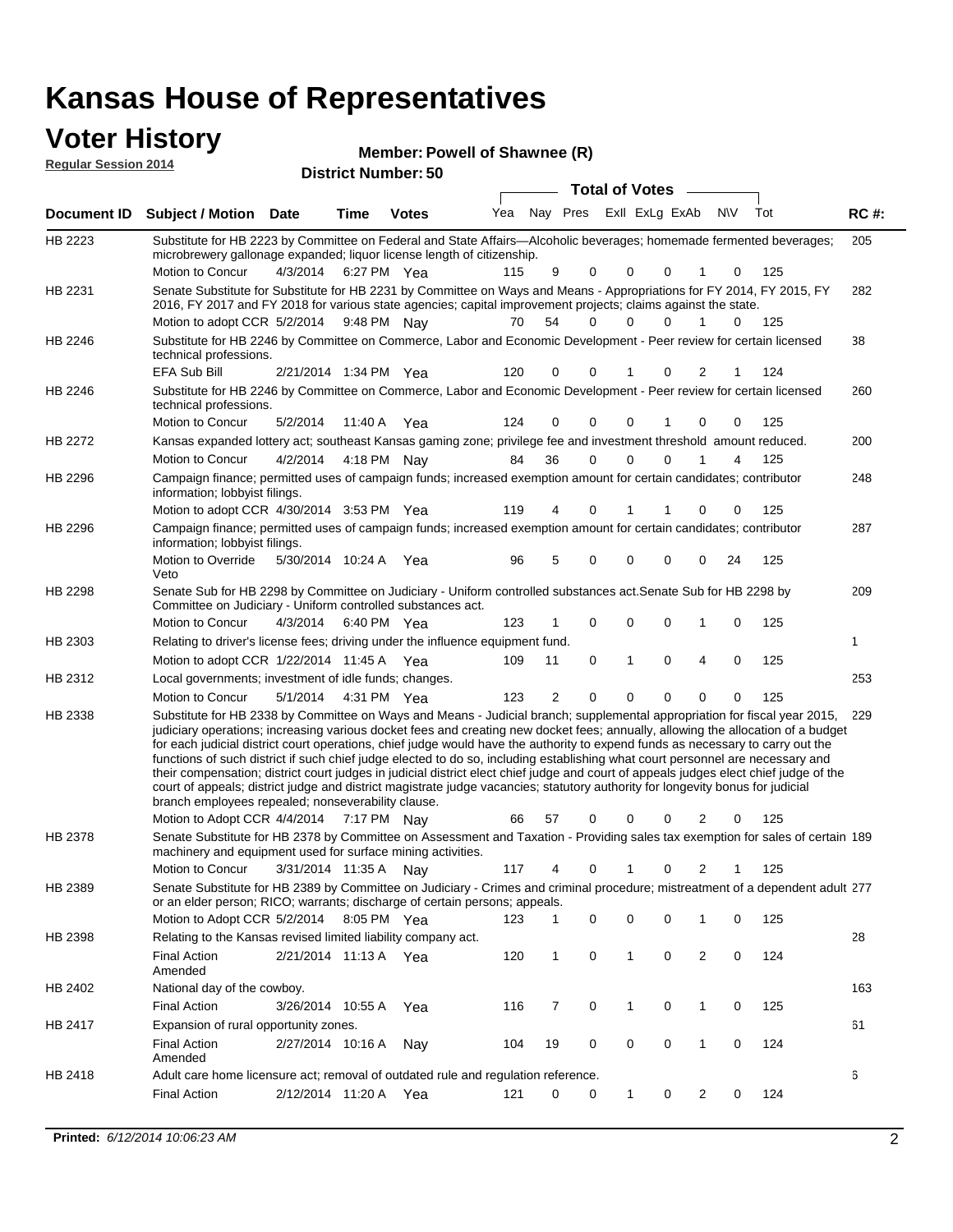### **Voter History**

**Regular Session 2014**

#### **Member: Powell of Shawnee (R)**

|                    | DISTRICT MAILINGL. 30<br><b>Total of Votes</b>                                                                                                                                                                                                                                                                                                       |                       |             |              |     |          |          |              |                |                |              |     |                |
|--------------------|------------------------------------------------------------------------------------------------------------------------------------------------------------------------------------------------------------------------------------------------------------------------------------------------------------------------------------------------------|-----------------------|-------------|--------------|-----|----------|----------|--------------|----------------|----------------|--------------|-----|----------------|
| <b>Document ID</b> | <b>Subject / Motion</b>                                                                                                                                                                                                                                                                                                                              | Date                  | Time        | <b>Votes</b> | Yea |          | Nay Pres |              | Exll ExLg ExAb |                | N\V          | Tot | <b>RC#:</b>    |
| HB 2418            | Kansas department for aging and disability services; adult care homes                                                                                                                                                                                                                                                                                |                       |             |              |     |          |          |              |                |                |              |     | 221            |
|                    | <b>Motion to Concur</b>                                                                                                                                                                                                                                                                                                                              | 4/4/2014              | 11:49 A     | Yea          | 122 | 0        | 0        | 1            | 1              | 1              | 0            | 125 |                |
| HB 2419            | City annexation; fire district territory; detachment.                                                                                                                                                                                                                                                                                                |                       |             |              |     |          |          |              |                |                |              |     | 120            |
|                    | <b>Final Action</b>                                                                                                                                                                                                                                                                                                                                  | 3/17/2014 11:19 A     |             | Yea          | 122 | 0        | 0        | 0            | 0              | $\overline{2}$ | $\mathbf{1}$ | 125 |                |
| HB 2419            | City annexation; fire district territory; detachment.                                                                                                                                                                                                                                                                                                |                       |             |              |     |          |          |              |                |                |              |     | 196            |
|                    | Motion to Concur                                                                                                                                                                                                                                                                                                                                     | 4/2/2014              | 10:32 A     | Yea          | 122 | 0        | 0        | 0            | 0              | $\overline{2}$ | 1            | 125 |                |
| HB 2420            | School crossing quards.                                                                                                                                                                                                                                                                                                                              |                       |             |              |     |          |          |              |                |                |              |     | 5              |
|                    | <b>Final Action</b><br>Amended                                                                                                                                                                                                                                                                                                                       | 2/10/2014 11:12 A     |             | Yea          | 118 | 0        | 0        | 3            | 1              | $\overline{2}$ | 0            | 124 |                |
| HB 2420            | School crossing guards.                                                                                                                                                                                                                                                                                                                              |                       |             |              |     |          |          |              |                |                |              |     | 197            |
|                    | Motion to Concur                                                                                                                                                                                                                                                                                                                                     | 4/2/2014              | 10:34 A     | Yea          | 123 | 0        | 0        | 0            | 0              | 2              | 0            | 125 |                |
| HB 2422            | Defining watercraft for purposes of taxation.                                                                                                                                                                                                                                                                                                        |                       |             |              |     |          |          |              |                |                |              |     | 14             |
|                    | <b>Final Action</b><br>Amended                                                                                                                                                                                                                                                                                                                       | 2/14/2014 11:13 A     |             | Yea          | 118 | 0        | 0        | 2            | $\mathbf 0$    | $\overline{4}$ | 0            | 124 |                |
| HB 2424            | Robert G. (Bob) Bethell interchange.                                                                                                                                                                                                                                                                                                                 |                       |             |              |     |          |          |              |                |                |              |     | 85             |
|                    | <b>EFA Sub Bill</b>                                                                                                                                                                                                                                                                                                                                  | 2/27/2014 4:03 PM Yea |             |              | 119 | 4        | 0        | $\Omega$     | $\Omega$       | 1              | 0            | 124 |                |
| HB 2424            | Substitute for HB 2424 by Committee on Transportation - Designating the Robert G. (Bob) Bethell interchange; the SGT David 190<br>Enzbrenner memorial highway; t the Pack S Clair highway; the ancient Indian traders trail; the Harper county veterans<br>memorial highway; the Bonnie Huy memorial highway; the Bonnie Sharp memorial interchange. |                       |             |              |     |          |          |              |                |                |              |     |                |
|                    | Motion to Concur                                                                                                                                                                                                                                                                                                                                     | 3/31/2014 11:37 A Yea |             |              | 117 | 3        | $\Omega$ | 1            | 0              | $\overline{2}$ | 2            | 125 |                |
| HB 2429            | Making the water conservation program part of and supplemental to the Kansas water appropriation act.                                                                                                                                                                                                                                                |                       |             |              |     |          |          |              |                |                |              |     | $\overline{7}$ |
|                    | <b>Final Action</b><br>Amended                                                                                                                                                                                                                                                                                                                       | 2/12/2014 11:22 A Yea |             |              | 121 | $\Omega$ | $\Omega$ | 1            | 0              | $\overline{2}$ | $\mathbf 0$  | 124 |                |
| HB 2430            | Promoting employment across Kansas act; benefits.                                                                                                                                                                                                                                                                                                    |                       |             |              |     |          |          |              |                |                |              |     | 90             |
|                    | EFA Sub Bill                                                                                                                                                                                                                                                                                                                                         | 2/27/2014 4:08 PM Nay |             |              | 110 | 13       | 0        | $\mathbf 0$  | 0              |                | 0            | 124 |                |
| HB 2430            | Substitute for HB 2430 by Committee on Commerce, Labor and Economic Development - Promoting employment across<br>Kansas act; benefits.                                                                                                                                                                                                               |                       |             |              |     |          |          |              |                |                |              |     | 278            |
|                    | Motion to adopt CCR 5/2/2014                                                                                                                                                                                                                                                                                                                         |                       | 8:09 PM Nay |              | 114 | 10       | 0        | 0            | 0              | 1              | 0            | 125 |                |
| HB 2433            | Relating to the Kansas uniform securities act.                                                                                                                                                                                                                                                                                                       |                       |             |              |     |          |          |              |                |                |              |     | 62             |
|                    | <b>Final Action</b><br>Amended                                                                                                                                                                                                                                                                                                                       | 2/27/2014 10:17 A Yea |             |              | 123 | 0        | 0        | $\mathbf 0$  | $\mathbf 0$    | 1              | 0            | 124 |                |
| HB 2433            | Relating to the Kansas uniform securities act.                                                                                                                                                                                                                                                                                                       |                       |             |              |     |          |          |              |                |                |              |     | 243            |
|                    | Motion to adopt CCR 4/30/2014 3:27 PM Yea                                                                                                                                                                                                                                                                                                            |                       |             |              | 123 | $\Omega$ | $\Omega$ | 1            | 1              | $\Omega$       | 0            | 125 |                |
| HB 2436            | Substitute for HB 2436 by Committee on Vision 2020 - Boards of cosmetology and barbering; agreements on inspectors of<br>dual-licensed facilities.                                                                                                                                                                                                   |                       |             |              |     |          |          |              |                |                |              |     | 19             |
|                    | Final Action Sub Bill 2/19/2014 11:32 A                                                                                                                                                                                                                                                                                                              |                       |             | Yea          | 122 | ი        | 0        | O            | 0              | 2              | 0            | 124 |                |
| HB 2436            | Substitute for HB 2436 by Committee on Vision 2020 - Boards of cosmetology and barbering; agreements on inspectors of<br>dual-licensed facilities.                                                                                                                                                                                                   |                       |             |              |     |          |          |              |                |                |              |     | 206            |
|                    | Motion to Concur                                                                                                                                                                                                                                                                                                                                     | 4/3/2014              | 6:30 PM Yea |              | 117 | 7        | 0        | 0            | 0              | 1              | 0            | 125 |                |
| HB 2440            | Emerging industry investment act; treatment of certain bioscience companies.                                                                                                                                                                                                                                                                         |                       |             |              |     |          |          |              |                |                |              |     | 39             |
|                    | <b>Emergency Final</b><br>Action                                                                                                                                                                                                                                                                                                                     | 2/21/2014 1:36 PM Yea |             |              | 116 | 4        | 0        | $\mathbf{1}$ | 0              | 2              | $\mathbf{1}$ | 124 |                |
| HB 2442            | Escalating penalties for repeat felony evade and elude cases.                                                                                                                                                                                                                                                                                        |                       |             |              |     |          |          |              |                |                |              |     | 107            |
|                    | EFA Sub Bill                                                                                                                                                                                                                                                                                                                                         | 2/27/2014 4:32 PM Yea |             |              | 111 | 12       | 0        | 0            | 0              | $\mathbf{1}$   | 0            | 124 |                |
| HB 2444            | Spendthrift trusts.                                                                                                                                                                                                                                                                                                                                  |                       |             |              |     |          |          |              |                |                |              |     | 36             |
|                    | <b>Emergency Final</b><br><b>Action Amend</b>                                                                                                                                                                                                                                                                                                        | 2/21/2014 1:32 PM Yea |             |              | 120 | 0        | 0        | $\mathbf{1}$ | 0              | $\overline{2}$ | $\mathbf{1}$ | 124 |                |
| HB 2444            | Spendthrift trusts.                                                                                                                                                                                                                                                                                                                                  |                       |             |              |     |          |          |              |                |                |              |     | 198            |
|                    | Motion to Concur                                                                                                                                                                                                                                                                                                                                     | 4/2/2014              | 10:37 A Yea |              | 123 | 0        | 0        | 0            | 0              | $\overline{2}$ | 0            | 125 |                |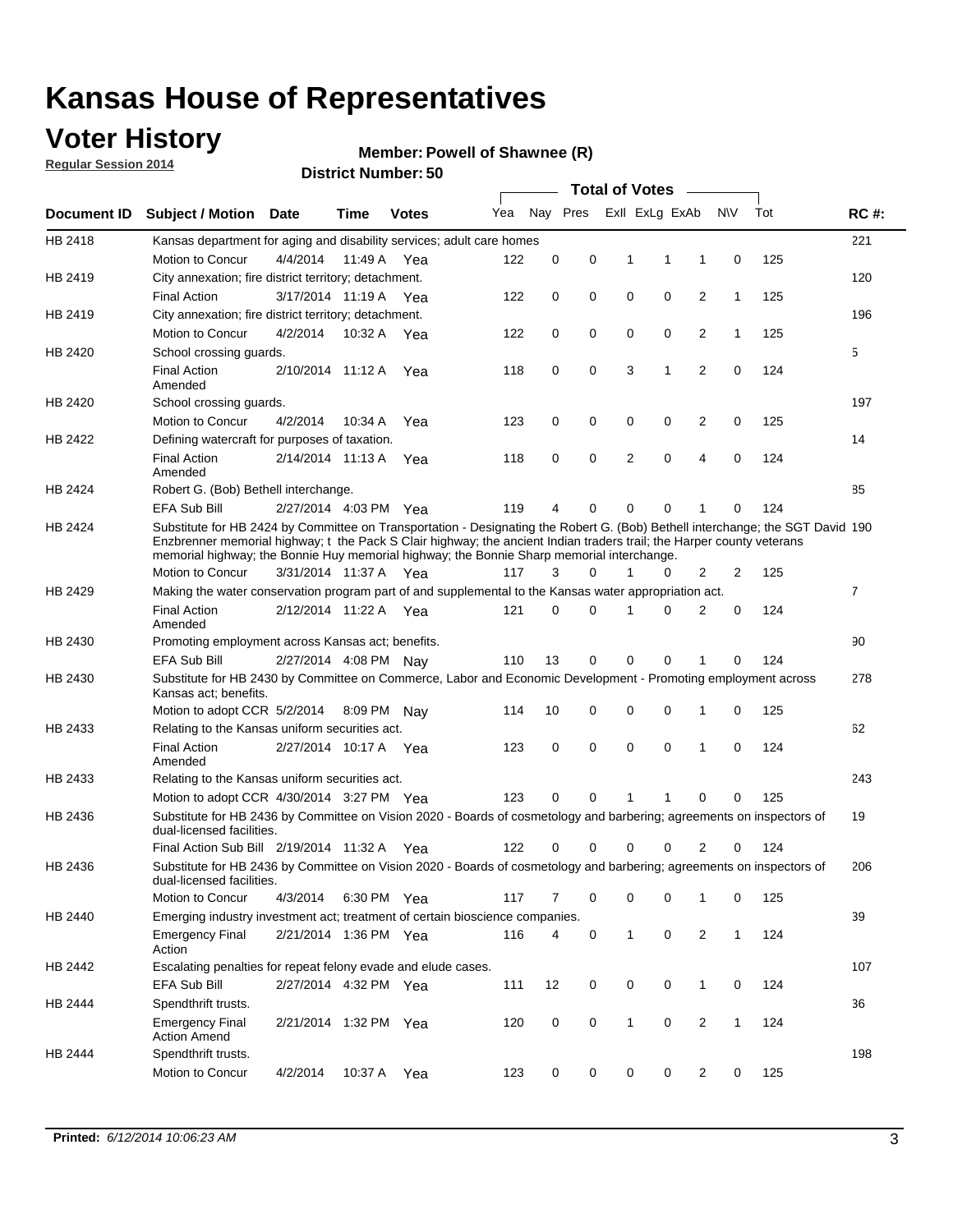#### **Voter History Regular Session 2014**

| Member: Powell of Shawnee (R) |  |
|-------------------------------|--|
|-------------------------------|--|

|                    |                                                                                                                                                                                                                                                                                                                                 |                       |      |              |     |                |             | <b>Total of Votes</b> |             |                |           |     |             |
|--------------------|---------------------------------------------------------------------------------------------------------------------------------------------------------------------------------------------------------------------------------------------------------------------------------------------------------------------------------|-----------------------|------|--------------|-----|----------------|-------------|-----------------------|-------------|----------------|-----------|-----|-------------|
| <b>Document ID</b> | <b>Subject / Motion Date</b>                                                                                                                                                                                                                                                                                                    |                       | Time | <b>Votes</b> | Yea | Nay Pres       |             | Exll ExLg ExAb        |             |                | <b>NV</b> | Tot | <b>RC#:</b> |
| HB 2445            | Allowing for criminal discovery materials to be provided to defendant or defendant's counsel.                                                                                                                                                                                                                                   |                       |      |              |     |                |             |                       |             |                |           |     | 63          |
|                    | <b>Final Action</b><br>Amended                                                                                                                                                                                                                                                                                                  | 2/27/2014 10:19 A Yea |      |              | 123 | 0              | 0           | 0                     | 0           | 1              | 0         | 124 |             |
| HB 2446            | District courts; court trustee operations fund. judicial process; concerning sentencing dispositions, probation and postrelease<br>supervision; concerning expungement of driving under the influence and criminal refusal convictions; concerning trials,<br>conduct of jury after case is submitted.                          |                       |      |              |     |                |             |                       |             |                |           |     | 8           |
|                    | <b>Final Action</b>                                                                                                                                                                                                                                                                                                             | 2/12/2014 11:23 A Yea |      |              | 121 | 0              | 0           | 1                     | 0           | 2              | 0         | 124 |             |
| HB 2446            | Senate Substitute for HB 2446 by Committee on Judiciary - Courts; allocating moneys from driver's license fees to judicial<br>branch nonjudicial salary adjustment fund; allowing chief justice to authorize expenditures from court trustee operations fund in<br>certain judicial districts; time limits for court decisions. |                       |      |              |     |                |             |                       |             |                |           |     | 239         |
|                    | Motion to adopt CCR 4/30/2014 3:01 PM Yea                                                                                                                                                                                                                                                                                       |                       |      |              | 121 | 2              | 0           | 1                     | 1           | 0              | 0         | 125 |             |
| HB 2447            | Real property; trespass and liability.                                                                                                                                                                                                                                                                                          |                       |      |              |     |                |             |                       |             |                |           |     | 29          |
|                    | <b>Final Action</b><br>Amended                                                                                                                                                                                                                                                                                                  | 2/21/2014 11:14 A Yea |      |              | 119 | 2              | 0           | 1                     | 0           | 2              | 0         | 124 |             |
| HB 2447            | Real property; trespass and liability.                                                                                                                                                                                                                                                                                          |                       |      |              |     |                |             |                       |             |                |           |     | 202         |
|                    | Motion to Adopt CCR 4/3/2014                                                                                                                                                                                                                                                                                                    |                       |      | 6:10 PM Yea  | 122 | $\overline{2}$ | $\mathbf 0$ | $\mathbf 0$           | 0           | $\mathbf{1}$   | 0         | 125 |             |
| HB 2448            | Interference with judicial process.                                                                                                                                                                                                                                                                                             |                       |      |              |     |                |             |                       |             |                |           |     | 30          |
|                    | <b>Final Action</b>                                                                                                                                                                                                                                                                                                             | 2/21/2014 11:16 A     |      | Yea          | 121 | 0              | 0           | 1                     | 0           | $\overline{2}$ | 0         | 124 |             |
| HB 2448            | Senate Substitute for HB 2448 by Committee on Judiciary - Updating provisions relating to the Kansas bureau of<br>investigation's DNA database; amending the crime of interference with                                                                                                                                         |                       |      |              |     |                |             |                       |             |                |           |     | 240         |
|                    | Motion to adopt CCR 4/30/2014 3:10 PM Yea                                                                                                                                                                                                                                                                                       |                       |      |              | 116 | $\overline{7}$ | 0           | 1                     | 1           | 0              | 0         | 125 |             |
| HB 2451            | Electric utilities; creating the electric highway fee.                                                                                                                                                                                                                                                                          |                       |      |              |     |                |             |                       |             |                |           |     | 96          |
|                    | EFA Sub Bill                                                                                                                                                                                                                                                                                                                    | 2/27/2014 4:18 PM Nay |      |              | 64  | 59             | 0           | 0                     | 0           |                | 0         | 124 |             |
| HB 2451            | Substitute for HB 2451 by Committee on Transportation - Increasing registration fees for electric vehicles.                                                                                                                                                                                                                     |                       |      |              |     |                |             |                       |             |                |           |     | 207         |
|                    | Motion to Concur                                                                                                                                                                                                                                                                                                                | 4/3/2014              |      | 6:34 PM Nay  | 94  | 30             | 0           | 0                     | 0           |                | 0         | 125 |             |
| HB 2452            | Substitute for HB 2452 by Committee on Transportation - Distinctive license plates; donate life, disabled veterans, rotary<br>international, Kansas horse council.                                                                                                                                                              |                       |      |              |     |                |             |                       |             |                |           |     | 41          |
|                    | EFA Sub Bill                                                                                                                                                                                                                                                                                                                    | 2/21/2014 1:39 PM Yea |      |              | 120 | 0              | 0           |                       | 0           | 2              | 1         | 124 |             |
| HB 2452            | Substitute for HB 2452 by Committee on Transportation - Distinctive license plates; donate life, disabled veterans, rotary<br>international, Kansas horse council, motorcycles.                                                                                                                                                 |                       |      |              |     |                |             |                       |             |                |           |     | 208         |
|                    | Motion to Concur                                                                                                                                                                                                                                                                                                                | 4/3/2014              |      | 6:37 PM Yea  | 123 | 1              | 0           | $\mathbf 0$           | 0           | 1              | 0         | 125 |             |
| HB 2453            | Protecting religious freedom regarding marriage.                                                                                                                                                                                                                                                                                |                       |      |              |     |                |             |                       |             |                |           |     | 9           |
|                    | <b>Final Action</b><br>Amended                                                                                                                                                                                                                                                                                                  | 2/12/2014 11:28 A Yea |      |              | 72  | 49             | 0           | 1                     | 0           | $\overline{2}$ | 0         | 124 |             |
| HB 2455            | Property tax exemption for certain utility systems located on military installation.                                                                                                                                                                                                                                            |                       |      |              |     |                |             |                       |             |                |           |     | 108         |
|                    | <b>Emergency Final</b><br><b>Action Amend</b>                                                                                                                                                                                                                                                                                   | 3/6/2014              |      | 11:23 A Yea  | 119 | 1              | 0           | 2                     | 1           | $\overline{2}$ | 0         | 125 |             |
| HB 2456            | Property taxation; defining commercial and industrial machinery and equipment; motor vehicles, members of military service<br>and active guard and reservists.                                                                                                                                                                  |                       |      |              |     |                |             |                       |             |                |           |     | 49          |
|                    | <b>Final Action</b><br>Amended                                                                                                                                                                                                                                                                                                  | 2/26/2014 11:32 A Yea |      |              | 100 | 23             | 0           | 0                     | 0           | 1              | 0         | 124 |             |
| HB 2463            | Creating civil liability for acts of terrorism; forfeiture of property related to violations of certain criminal acts.                                                                                                                                                                                                          |                       |      |              |     |                |             |                       |             |                |           |     | 50          |
|                    | <b>Final Action</b><br>Amended                                                                                                                                                                                                                                                                                                  | 2/26/2014 11:33 A Yea |      |              | 123 | 0              | 0           | 0                     | 0           | $\mathbf{1}$   | 0         | 124 |             |
| HB 2463            | Creating civil liability for acts of terrorism; forfeiture of property related to violations of certain criminal acts.                                                                                                                                                                                                          |                       |      |              |     |                |             |                       |             |                |           |     | 194         |
|                    | Motion to Concur                                                                                                                                                                                                                                                                                                                | 4/1/2014              |      | 10:46 A Yea  | 123 | 0              | 0           | 1                     | $\mathbf 0$ | $\mathbf{1}$   | 0         | 125 |             |
| HB 2464            | Allowing banks, trust companies and savings and loans to claim the expensing deduction for privilege tax filers under the<br>Kansas income tax act.                                                                                                                                                                             |                       |      |              |     |                |             |                       |             |                |           |     | 15          |
|                    | <b>Final Action</b><br>Amended                                                                                                                                                                                                                                                                                                  | 2/14/2014 11:14 A Yea |      |              | 118 | 0              | 0           | 2                     | 0           | 4              | 0         | 124 |             |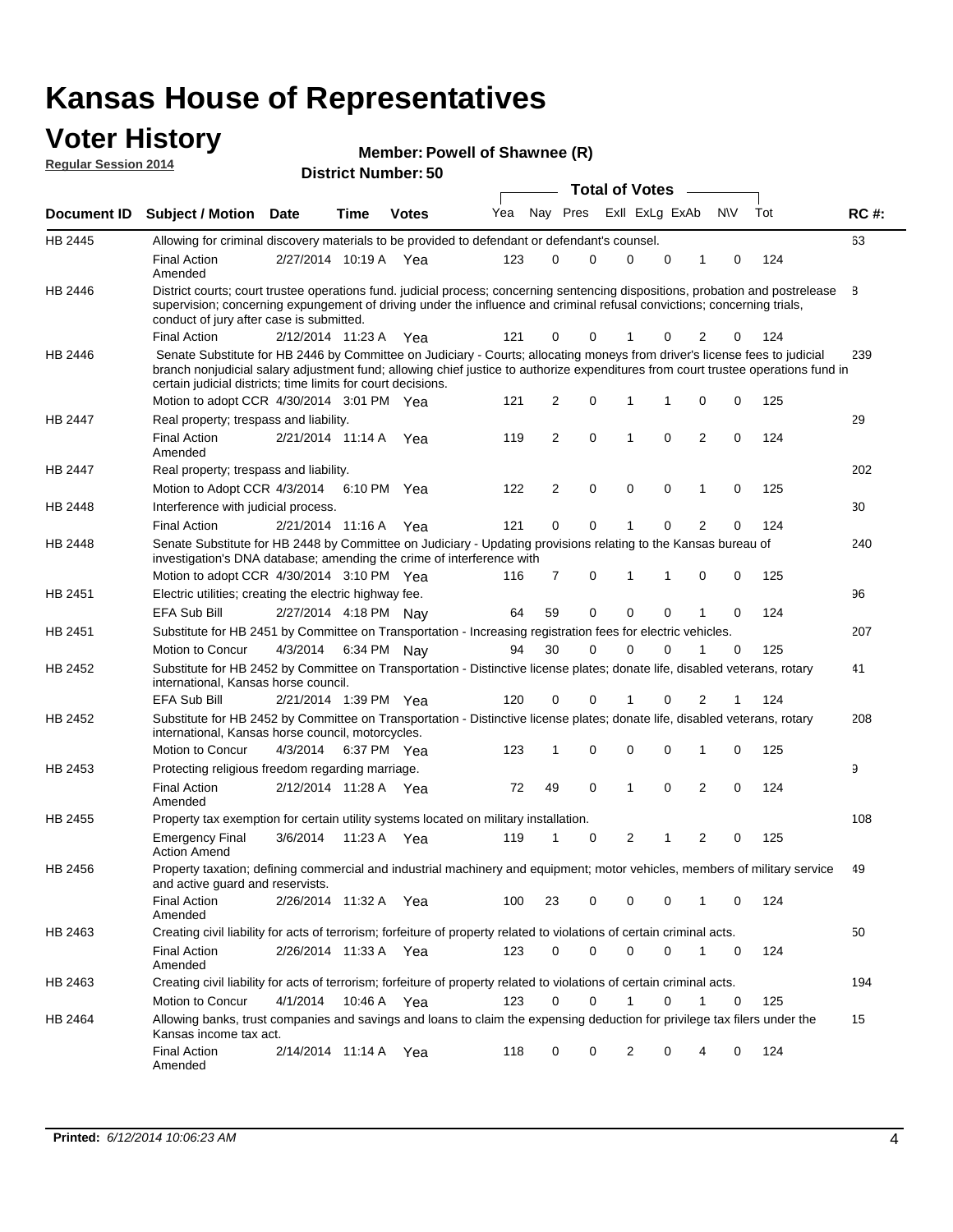### **Voter History**

**Regular Session 2014**

#### **Member: Powell of Shawnee (R)**

|                    |                                                                                                                                                                             |                       |             |              |     |                |             | <b>Total of Votes</b> |              |                |                |           |     |             |
|--------------------|-----------------------------------------------------------------------------------------------------------------------------------------------------------------------------|-----------------------|-------------|--------------|-----|----------------|-------------|-----------------------|--------------|----------------|----------------|-----------|-----|-------------|
| <b>Document ID</b> | <b>Subject / Motion</b>                                                                                                                                                     | Date                  | Time        | <b>Votes</b> | Yea |                | Nay Pres    |                       |              | Exll ExLg ExAb |                | <b>NV</b> | Tot | <b>RC#:</b> |
| HB 2466            | Relating to administrative procedure; judicial review.                                                                                                                      |                       |             |              |     |                |             |                       |              |                |                |           |     | 37          |
|                    | <b>Emergency Final</b><br><b>Action Amend</b>                                                                                                                               | 2/21/2014 1:33 PM Yea |             |              | 118 | 2              | 0           |                       | 1            | $\mathbf 0$    | 2              | 1         | 124 |             |
| <b>HB 2470</b>     | Purchasing authority for certain insurance by the state board of regents for state educational institutions.                                                                |                       |             |              |     |                |             |                       |              |                |                |           |     | 16          |
|                    | <b>Final Action</b>                                                                                                                                                         | 2/17/2014 11:20 A Yea |             |              | 120 | 0              | 0           |                       | 3            | 0              | 1              | 0         | 124 |             |
| HB 2475            | Personal financial literacy program as a requirement for high school graduation.                                                                                            |                       |             |              |     |                |             |                       |              |                |                |           |     | 126         |
|                    | <b>Final Action</b><br>Amended                                                                                                                                              | 3/19/2014 11:22 A Yea |             |              | 110 | 12             | 0           |                       | 0            | 1              | 2              | 0         | 125 |             |
| HB 2478            | Venue for crimes committed with an electronic device.                                                                                                                       |                       |             |              |     |                |             |                       |              |                |                |           |     | 51          |
|                    | <b>Final Action</b>                                                                                                                                                         | 2/26/2014 11:34 A     |             | Yea          | 123 | $\mathbf 0$    | 0           |                       | $\Omega$     | $\mathbf 0$    | 1              | 0         | 124 |             |
| HB 2479            | Removing 2015 sunset provision from law requiring ignition interlock device after first test failure or alcohol or drug-related<br>conviction.                              |                       |             |              |     |                |             |                       |              |                |                |           |     | 115         |
|                    | <b>Final Action</b><br>Amended                                                                                                                                              | 3/14/2014 11:14 A     |             | Yea          | 117 | 0              | 0           |                       | 2            | 1              | 4              | 1         | 125 |             |
| HB 2479            | Removing 2015 sunset provision from law requiring ignition interlock device after first test failure or alcohol or drug-related<br>conviction.                              |                       |             |              |     |                |             |                       |              |                |                |           |     | 210         |
|                    | Motion to Concur                                                                                                                                                            | 4/3/2014              |             | 6:47 PM Yea  | 122 | 2              | 0           |                       | $\mathbf 0$  | 0              | 1              | 0         | 125 |             |
| HB 2480            | Repealing the review of TeleKansas I.                                                                                                                                       |                       |             |              |     |                |             |                       |              |                |                |           |     | 64          |
|                    | <b>Final Action</b><br>Amended                                                                                                                                              | 2/27/2014 10:20 A Yea |             |              | 123 | 0              | $\mathbf 0$ |                       | 0            | $\mathbf 0$    | 1              | 0         | 124 |             |
| HB 2480            | Repealing the review of TeleKansas I.                                                                                                                                       |                       |             |              |     |                |             |                       |              |                |                |           |     | 250         |
|                    | Motion to Concur                                                                                                                                                            | 5/1/2014              |             | 1:54 PM Yea  | 123 | 1              | 0           |                       | 0            | $\mathbf 0$    | 0              | 1         | 125 |             |
| HB 2482            | Authority of state corporation commission to intervene in court proceedings.                                                                                                |                       |             |              |     |                |             |                       |              |                |                |           |     | 65          |
|                    | <b>Final Action</b><br>Amended                                                                                                                                              | 2/27/2014 10:21 A     |             | Yea          | 121 | $\overline{2}$ | 0           |                       | 0            | $\mathbf 0$    | 1              | 0         | 124 |             |
| HB 2482            | Senate Substitute for HB 2482 by Committee on Utilities - Creating the energy efficiency investment act.                                                                    |                       |             |              |     |                |             |                       |              |                |                |           |     | 211         |
|                    | Motion to Concur                                                                                                                                                            | 4/3/2014 7:02 PM Nay  |             |              | 99  | 25             | 0           |                       | 0            | $\mathbf 0$    | 1              | 0         | 125 |             |
| HB 2487            | Construction of electric transmission lines and certificates of public convenience and necessity.                                                                           |                       |             |              |     |                |             |                       |              |                |                |           |     | 66          |
|                    | <b>Final Action</b><br>Amended                                                                                                                                              | 2/27/2014 10:22 A     |             | Yea          | 113 | 10             | 0           |                       | 0            | 0              | 1              | 0         | 124 |             |
| HB 2487            | Relating to the powers and duties of the state corporation commission; construction of electric transmission lines and<br>certificates of public convenience and necessity. |                       |             |              |     |                |             |                       |              |                |                |           |     | 254         |
|                    | Sub motion to concur 5/1/2014                                                                                                                                               |                       | 4:36 PM Yea |              | 117 | 8              | $\mathbf 0$ |                       | 0            | $\mathbf 0$    | 0              | 0         | 125 |             |
| HB 2488            | Kansas electric transmission authority and the purpose and composition of the authority.                                                                                    |                       |             |              |     |                |             |                       |              |                |                |           |     | 10          |
|                    | <b>Final Action</b><br>Amended                                                                                                                                              | 2/12/2014 11:30 A Yea |             |              | 108 | 13             | 0           |                       | 1            | $\mathbf 0$    | 2              | 0         | 124 |             |
| HB 2488            | Kansas electric transmission authority and the purpose and composition of the authority.                                                                                    |                       |             |              |     |                |             |                       |              |                |                |           |     | 158         |
|                    | Motion to Concur                                                                                                                                                            | 3/25/2014 10:43 A     |             | Yea          | 107 | 15             | 0           |                       | $\mathbf 1$  | 0              | 2              | 0         | 125 |             |
| HB 2489            | Legislative review of exceptions to disclosure of public records.                                                                                                           |                       |             |              |     |                |             |                       |              |                |                |           |     | 67          |
|                    | <b>Final Action</b><br>Amended                                                                                                                                              | 2/27/2014 10:23 A Yea |             |              | 122 | $\mathbf{1}$   | 0           |                       | 0            | 0              | 1              | 0         | 124 |             |
| HB 2490            | Criminal procedure; conduct of jury after case is submitted.                                                                                                                |                       |             |              |     |                |             |                       |              |                |                |           |     | 31          |
|                    | <b>Final Action</b><br>Amended                                                                                                                                              | 2/21/2014 11:17 A Yea |             |              | 121 | 0              | 0           |                       | $\mathbf{1}$ | $\mathbf 0$    | 2              | 0         | 124 |             |
| HB 2490            | Capital murder; attempt; murder in the first degree; sentencing.                                                                                                            |                       |             |              |     |                |             |                       |              |                |                |           |     | 241         |
|                    | Motion to adopt CCR 4/30/2014 3:16 PM Yea                                                                                                                                   |                       |             |              | 123 | 0              | 0           |                       | 1            | 1              | 0              | 0         | 125 |             |
| HB 2491            | Kansas tort claims act; attorney may appear in small claims action.                                                                                                         |                       |             |              |     |                |             |                       |              |                |                |           |     | 20          |
|                    | <b>Final Action</b><br>Amended                                                                                                                                              | 2/19/2014 11:34 A Yea |             |              | 120 | $\overline{c}$ | 0           |                       | 0            | 0              | 2              | 0         | 124 |             |
| HB 2491            | Kansas tort claims act; attorney may appear in small claims action.                                                                                                         |                       |             |              |     |                |             |                       |              |                |                |           |     | 199         |
|                    | Motion to Concur                                                                                                                                                            | 4/2/2014              |             | 10:40 A Yea  | 121 | $\overline{2}$ | 0           |                       | 0            | 0              | $\overline{2}$ | 0         | 125 |             |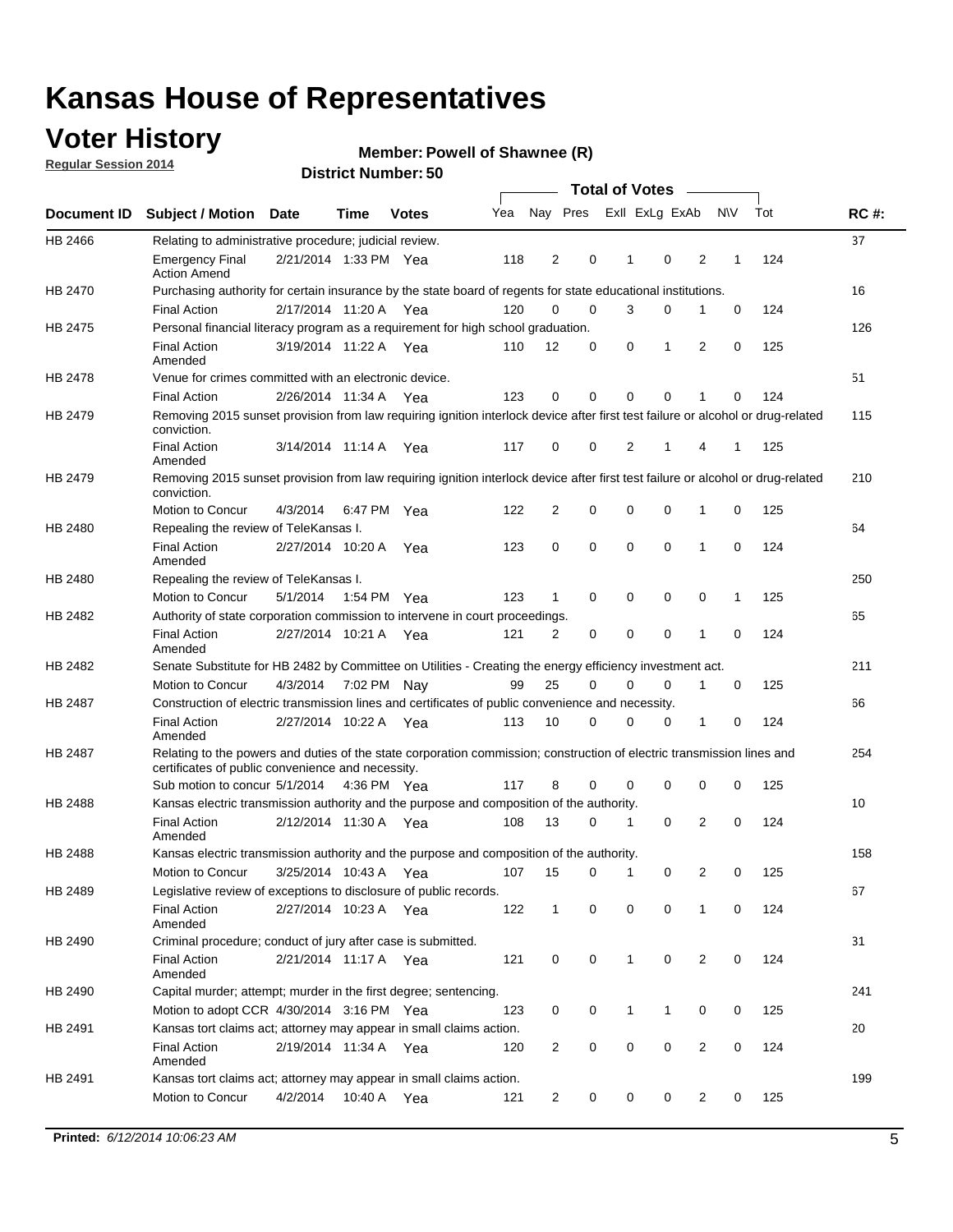### **Voter History**

**Regular Session 2014**

#### **Member: Powell of Shawnee (R)**

|             |                                                                                                                                                                                                                                                        |                       |             | DISTRICT MAILING 1. 30 |     |          |          |                                    |             |                |              |     |              |
|-------------|--------------------------------------------------------------------------------------------------------------------------------------------------------------------------------------------------------------------------------------------------------|-----------------------|-------------|------------------------|-----|----------|----------|------------------------------------|-------------|----------------|--------------|-----|--------------|
| Document ID | <b>Subject / Motion Date</b>                                                                                                                                                                                                                           |                       | Time        | <b>Votes</b>           | Yea |          | Nay Pres | Total of Votes –<br>Exll ExLg ExAb |             |                | N\V          | Tot | <b>RC#:</b>  |
| HB 2493     | Relating to surety regulation, appearance bonds and unlawful sexual relations.                                                                                                                                                                         |                       |             |                        |     |          |          |                                    |             |                |              |     | 23           |
|             | <b>Final Action</b><br>Amended                                                                                                                                                                                                                         | 2/20/2014 11:14 A Nay |             |                        | 113 | 10       | 0        | 0                                  | $\mathbf 0$ | $\mathbf 0$    | $\mathbf 1$  | 124 |              |
| HB 2495     | Concerning sentencing dispositions, probation and postrelease supervision.                                                                                                                                                                             |                       |             |                        |     |          |          |                                    |             |                |              |     | 24           |
|             | <b>Final Action</b><br>Amended                                                                                                                                                                                                                         | 2/20/2014 11:17 A     |             | Yea                    | 122 | 1        | 0        | 0                                  | 0           | $\mathbf 0$    | -1           | 124 |              |
| HB 2501     | Human trafficking and related crimes; penalties for buying sexual relations; records and reporting by courts; staff secure facility 25<br>requirements.                                                                                                |                       |             |                        |     |          |          |                                    |             |                |              |     |              |
|             | <b>Final Action</b><br>Amended                                                                                                                                                                                                                         | 2/20/2014 11:18 A Yea |             |                        | 123 | 0        | $\Omega$ | 0                                  | 0           | $\mathbf 0$    | 1            | 124 |              |
| HB 2502     | Allowing victim notification on status change of person confined.                                                                                                                                                                                      |                       |             |                        |     |          |          |                                    |             |                |              |     | 26           |
|             | <b>Final Action</b>                                                                                                                                                                                                                                    | 2/20/2014 11:20 A Yea |             |                        | 123 | 0        | 0        | 0                                  | 0           | $\mathbf 0$    |              | 124 |              |
| HB 2503     | Substitute for HB 2503 by Committee on Federal and State Affairs -- Carrying of concealed handguns by law enforcement<br>officers.                                                                                                                     |                       |             |                        |     |          |          |                                    |             |                |              |     | 230          |
|             | Final Action Sub Bill 4/5/2014                                                                                                                                                                                                                         |                       | 10:22A      | Yea                    | 119 | 1        | 0        | 0                                  | 0           |                |              | 125 |              |
| HB 2504     | Repealing outdated provisions relating to the purchase of certain real estate by the department of corrections.                                                                                                                                        |                       |             |                        |     |          |          |                                    |             |                |              |     | 18           |
|             | <b>Final Action</b>                                                                                                                                                                                                                                    | 2/19/2014 11:31 A     |             | Yea                    | 122 | $\Omega$ | $\Omega$ | 0                                  | 0           | $\overline{2}$ | 0            | 124 |              |
| HB 2506     | Repealing K.S.A. 72-60b03, the effective date of the midwestern higher education compact act.                                                                                                                                                          |                       |             |                        |     |          |          |                                    |             |                |              |     | 52           |
|             | <b>Final Action</b>                                                                                                                                                                                                                                    | 2/26/2014 11:35 A Yea |             |                        | 122 | 1        | 0        | 0                                  | 0           | 1              | 0            | 124 |              |
| HB 2506     | Senate Substitute for HB 2506 by Committee on Ways and Means - Education; appropriations for FY 2014 and FY 2015 for<br>various state agencies; amendments concerning postsecondary education; amendments to provisions relating to school<br>finance. |                       |             |                        |     |          |          |                                    |             |                |              |     | 238          |
|             | Motion to Adopt CCR 4/6/2014                                                                                                                                                                                                                           |                       | 9:45 PM Yea |                        | 63  | 57       | 0        | 0                                  | 0           | 4              | $\mathbf{1}$ | 125 |              |
| HB 2509     | Emergency medical services amendments.                                                                                                                                                                                                                 |                       |             |                        |     |          |          |                                    |             |                |              |     | 101          |
|             | <b>Emergency Final</b><br><b>Action Amend</b>                                                                                                                                                                                                          | 2/27/2014 4:24 PM Yea |             |                        | 123 | 0        | $\Omega$ | $\Omega$                           | $\Omega$    | $\mathbf{1}$   | $\Omega$     | 124 |              |
| HB 2510     | Pharmacists and pharmacies; pharmacy technicians; registration and grounds for denial of registration.                                                                                                                                                 |                       |             |                        |     |          |          |                                    |             |                |              |     | 84           |
|             | <b>Emergency Final</b><br>Action                                                                                                                                                                                                                       | 2/27/2014 4:01 PM Nay |             |                        | 71  | 52       | 0        | 0                                  | 0           | 1              | 0            | 124 |              |
| HB 2511     | Liability for property tax on personal property; sale or abandonment of personal property.                                                                                                                                                             |                       |             |                        |     |          |          |                                    |             |                |              |     | 27           |
|             | <b>Final Action</b>                                                                                                                                                                                                                                    | 2/20/2014 11:21 A Yea |             |                        | 123 | $\Omega$ | 0        | 0                                  | 0           | 1              | 0            | 124 |              |
| HB 2514     | Exemption for Federal Home Loan Bank in certain insolvency proceedings involving insurance companies.                                                                                                                                                  |                       |             |                        |     |          |          |                                    |             |                |              |     | $\mathbf{2}$ |
|             | <b>Final Action</b>                                                                                                                                                                                                                                    | 2/10/2014 11:08 A     |             | Yea                    | 118 | $\Omega$ | $\Omega$ | 3                                  | 1           | 2              | 0            | 124 |              |
| HB 2515     | Insurance; confidentiality of work papers from analysis of analysis of financial regulation or market regulation of insurance<br>company or affiliates.                                                                                                |                       |             |                        |     |          |          |                                    |             |                |              |     | 82           |
|             | <b>Emergency Final</b><br>Action                                                                                                                                                                                                                       | 2/27/2014 3:58 PM Yea |             |                        | 123 | 0        | 0        | 0                                  | 0           | -1             | $\Omega$     | 124 |              |
| HB 2515     | Updating statutory references and making corresponding changes due to Executive Reorganization Order No. 41.                                                                                                                                           |                       |             |                        |     |          |          |                                    |             |                |              |     | 269          |
|             | Motion to Adopt CCR 5/2/2014 3:31 PM Yea                                                                                                                                                                                                               |                       |             |                        | 118 | 4        | 0        | 0                                  | 1           | 1              | 1            | 125 |              |
| HB 2516     | Amendments relating to health care provider liability insurance and to companies organized to provide such insurance.                                                                                                                                  |                       |             |                        |     |          |          |                                    |             |                |              |     | 3            |
|             | <b>Final Action</b><br>Amended                                                                                                                                                                                                                         | 2/10/2014 11:10 A Yea |             |                        | 118 | 0        | 0        | 3                                  | 1           | 2              | 0            | 124 |              |
| HB 2516     | Amendments relating to health care provider liability insurance and to companies organized to provide such insurance.                                                                                                                                  |                       |             |                        |     |          |          |                                    |             |                |              |     | 191          |
|             | Motion to Concur                                                                                                                                                                                                                                       | 3/31/2014 11:40 A Yea |             |                        | 121 | 0        | 0        | 1                                  | 0           | 2              | $\mathbf{1}$ | 125 |              |
| HB 2518     | Relating to ballot language statements.                                                                                                                                                                                                                |                       |             |                        |     |          |          |                                    |             |                |              |     | 40           |
|             | <b>Emergency Final</b><br><b>Action Amend</b>                                                                                                                                                                                                          | 2/21/2014 1:37 PM Yea |             |                        | 116 | 4        | 0        | 1                                  | 0           | 2              | 1            | 124 |              |
| HB 2525     | Kansas money transmitter act concerning change of controlling interest and notification.                                                                                                                                                               |                       |             |                        |     |          |          |                                    |             |                |              |     | 32           |
|             | <b>Final Action</b>                                                                                                                                                                                                                                    | 2/21/2014 11:18 A     |             | Nav                    | 105 | 16       | 0        | 1                                  | 0           | 2              | 0            | 124 |              |
| HB 2525     | Kansas money transmitter act concerning change of controlling interest and notification.                                                                                                                                                               |                       |             |                        |     |          |          |                                    |             |                |              |     | 252          |
|             | Motion to Concur                                                                                                                                                                                                                                       | 5/1/2014              | 1:59 PM Nay |                        | 112 | 13       | 0        | 0                                  | 0           | 0              | 0            | 125 |              |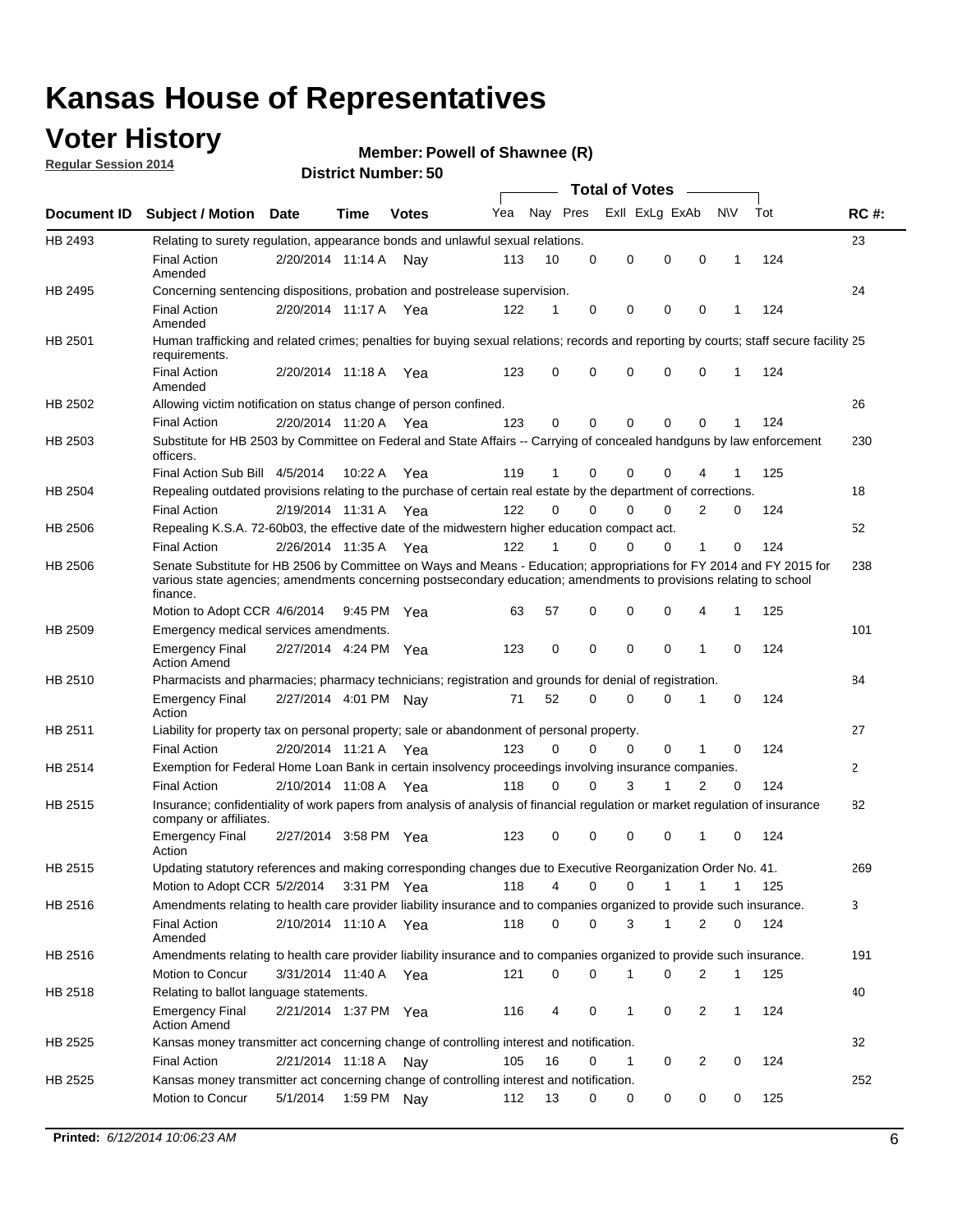#### **Voter History Regular Session 2014**

| Member: Powell of Shawnee (R) |  |  |
|-------------------------------|--|--|
|-------------------------------|--|--|

|                | <b>Total of Votes</b>                                                                                                                                                                                                                                                                                                                     |                       |             |              |     |          |       |             |                |              |           |     |             |
|----------------|-------------------------------------------------------------------------------------------------------------------------------------------------------------------------------------------------------------------------------------------------------------------------------------------------------------------------------------------|-----------------------|-------------|--------------|-----|----------|-------|-------------|----------------|--------------|-----------|-----|-------------|
| Document ID    | <b>Subject / Motion Date</b>                                                                                                                                                                                                                                                                                                              |                       | Time        | <b>Votes</b> | Yea | Nay Pres |       |             | Exll ExLg ExAb |              | <b>NV</b> | Tot | <b>RC#:</b> |
| HB 2533        | Changing interest credit amounts, member distributions upon termination or death and retirement annuities under the KPERS 42<br>Act of 2015.                                                                                                                                                                                              |                       |             |              |     |          |       |             |                |              |           |     |             |
|                | <b>Emergency Final</b><br><b>Action Amend</b>                                                                                                                                                                                                                                                                                             | 2/21/2014 1:40 PM Yea |             |              | 94  | 26       | 0     | 1           | 0              | 2            | 1         | 124 |             |
| <b>HB 2537</b> | Eliminating font size and type requirement for disclosure statements contained in insurance contracts and explanatory<br>materials printed in any language other than English.                                                                                                                                                            |                       |             |              |     |          |       |             |                |              |           |     | 81          |
|                | <b>Emergency Final</b><br>Action                                                                                                                                                                                                                                                                                                          | 2/27/2014 3:56 PM Yea |             |              | 119 | 4        | 0     | $\mathbf 0$ | 0              | 1            | 0         | 124 |             |
| HB 2537        | Insurance; eliminating font and type requirements for certain non-English insurance documents; confidentiality of certain<br>documents; continuation of health insurance for spouse and children of certain emergency personnel and employees of the<br>department of corrections; purchase of certain insurance by the state fair board. |                       |             |              |     |          |       |             |                |              |           |     | 249         |
|                | Motion to adopt CCR 4/30/2014 3:58 PM Yea                                                                                                                                                                                                                                                                                                 |                       |             |              | 122 | 0        | 0     | 1           | 1              | 0            | 1         | 125 |             |
| HB 2538        | Giving landowner right of first refusal for antlers of deer illegally shot on landowner's property.                                                                                                                                                                                                                                       |                       |             |              |     |          |       |             |                |              |           |     | 102         |
|                | Emergency Final<br><b>Action Amend</b>                                                                                                                                                                                                                                                                                                    | 2/27/2014 4:26 PM Yea |             |              | 106 | 17       | 0     | 0           | 0              | 1            | 0         | 124 |             |
| HB 2541        | Substitute for HB2541 by Committee on Local Government—plastic bottles and containers; labeling; solid waste landfill<br>restrictions.                                                                                                                                                                                                    |                       |             |              |     |          |       |             |                |              |           |     | 121         |
|                | Final Action Sub Bill 3/17/2014 11:21 A                                                                                                                                                                                                                                                                                                   |                       |             | Nav          | 102 | 21       | 0     | $\mathbf 0$ | 0              | 2            | 0         | 125 |             |
| HB 2542        | Property tax exemption for amateur-built aircraft.                                                                                                                                                                                                                                                                                        |                       |             |              |     |          |       |             |                |              |           |     | 112         |
|                | Final Action<br>Amended                                                                                                                                                                                                                                                                                                                   | 3/13/2014 11:22 A Yea |             |              | 116 | 4        | 0     | 1           | 1              | 2            | 1         | 125 |             |
| HB 2544        | Authorizing postsecondary educational institutions to enter into the state authorization reciprocity agreement to provide<br>distance education.                                                                                                                                                                                          |                       |             |              |     |          |       |             |                |              |           |     | 17          |
|                | <b>Final Action</b>                                                                                                                                                                                                                                                                                                                       | 2/17/2014 11:21 A     |             | Yea          | 120 | 0        | 0     | 3           | 0              | 1            | 0         | 124 |             |
| HB 2545        | Extending sunset date on certain agriculture fees from July 1, 2015, to July 1,                                                                                                                                                                                                                                                           |                       |             |              |     |          | 2019. |             |                |              |           |     | 68          |
|                | <b>Final Action</b><br>Amended                                                                                                                                                                                                                                                                                                            | 2/27/2014 10:25 A     |             | Nav          | 99  | 24       | 0     | $\mathbf 0$ | $\mathbf 0$    | 1            | 0         | 124 |             |
| HB 2547        | Changing the map copy requirement in mining permit application.                                                                                                                                                                                                                                                                           |                       |             |              |     |          |       |             |                |              |           |     | 53          |
|                | <b>Final Action</b>                                                                                                                                                                                                                                                                                                                       | 2/26/2014 11:36 A     |             | Yea          | 123 | 0        | 0     | 0           | 0              | 1            | 0         | 124 |             |
| <b>HB 2548</b> | Creating the water program management fund and transferring the air quality fee fund.                                                                                                                                                                                                                                                     |                       |             |              |     |          |       |             |                |              |           |     | 46          |
|                | Emergency Final<br>Action                                                                                                                                                                                                                                                                                                                 | 2/21/2014 1:46 PM Yea |             |              | 119 | 1        | 0     | 1           | 0              | 2            | 1         | 124 |             |
| HB 2549        | Allowing burial of hazardous waste on-site.                                                                                                                                                                                                                                                                                               |                       |             |              |     |          |       |             |                |              |           |     | 54          |
|                | <b>Final Action</b>                                                                                                                                                                                                                                                                                                                       | 2/26/2014 11:38 A     |             | Yea          | 123 | 0        | 0     | $\mathbf 0$ | 0              | 1            | 0         | 124 |             |
| HB 2550        | Repeal of the atmospheric mercury deposition monitoring network.                                                                                                                                                                                                                                                                          |                       |             |              |     |          |       |             |                |              |           |     | 33          |
|                | <b>Final Action</b>                                                                                                                                                                                                                                                                                                                       | 2/21/2014 11:20 A     |             | Yea          | 92  | 29       | 0     | 1           | 0              | 2            | 0         | 124 |             |
| HB 2551        | Repealing regulation of PCB disposal facilities.                                                                                                                                                                                                                                                                                          |                       |             |              |     |          |       |             |                |              |           |     | 47          |
|                | Emergency Final<br><b>Action Amend</b>                                                                                                                                                                                                                                                                                                    | 2/21/2014 1:47 PM Yea |             |              | 100 | 20       | 0     | 1           | 0              | 2            | 1         | 124 |             |
| HB 2551        | Repealing the regulation of PCB disposal facilities; making changes to the atmospheric mercury deposition monitoring network 271<br>and the disposal of plastic bottles, containers and solid waste.                                                                                                                                      |                       |             |              |     |          |       |             |                |              |           |     |             |
|                | Motion to Adopt CCR 5/2/2014                                                                                                                                                                                                                                                                                                              |                       | 3:45 PM Yea |              | 105 | 17       | 0     | 0           | 1              | 1            | 1         | 125 |             |
| HB 2552        | Managed care organizations, prompt payment.                                                                                                                                                                                                                                                                                               |                       |             |              |     |          |       |             |                |              |           |     | 69          |
|                | Final Action<br>Amended                                                                                                                                                                                                                                                                                                                   | 2/27/2014 10:26 A Yea |             |              | 123 | 0        | 0     | 0           | 0              | 1            | 0         | 124 |             |
| HB 2552        | Kansas medical assistance program; managed care organizations; consent for expansion of certain medicaid services.                                                                                                                                                                                                                        |                       |             |              |     |          |       |             |                |              |           |     | 225         |
|                | Motion to Concur                                                                                                                                                                                                                                                                                                                          | 4/4/2014              | 6:13 PM Yea |              | 68  | 54       | 0     | 0           | 1              | 2            | 0         | 125 |             |
| HB 2553        | Health care compact.                                                                                                                                                                                                                                                                                                                      |                       |             |              |     |          |       |             |                |              |           |     | 141         |
|                | <b>Final Action</b>                                                                                                                                                                                                                                                                                                                       | 3/24/2014 10:15 A     |             | Yea          | 74  | 48       | 0     | 0           | 0              | 3            | 0         | 125 |             |
| HB 2555        | Release of information in support of arrest warrants and search warrants.                                                                                                                                                                                                                                                                 |                       |             |              |     |          |       |             |                |              |           |     | 86          |
|                | <b>Emergency Final</b><br><b>Action Amend</b>                                                                                                                                                                                                                                                                                             | 2/27/2014 4:04 PM Yea |             |              | 113 | 10       | 0     | 0           | 0              | $\mathbf{1}$ | 0         | 124 |             |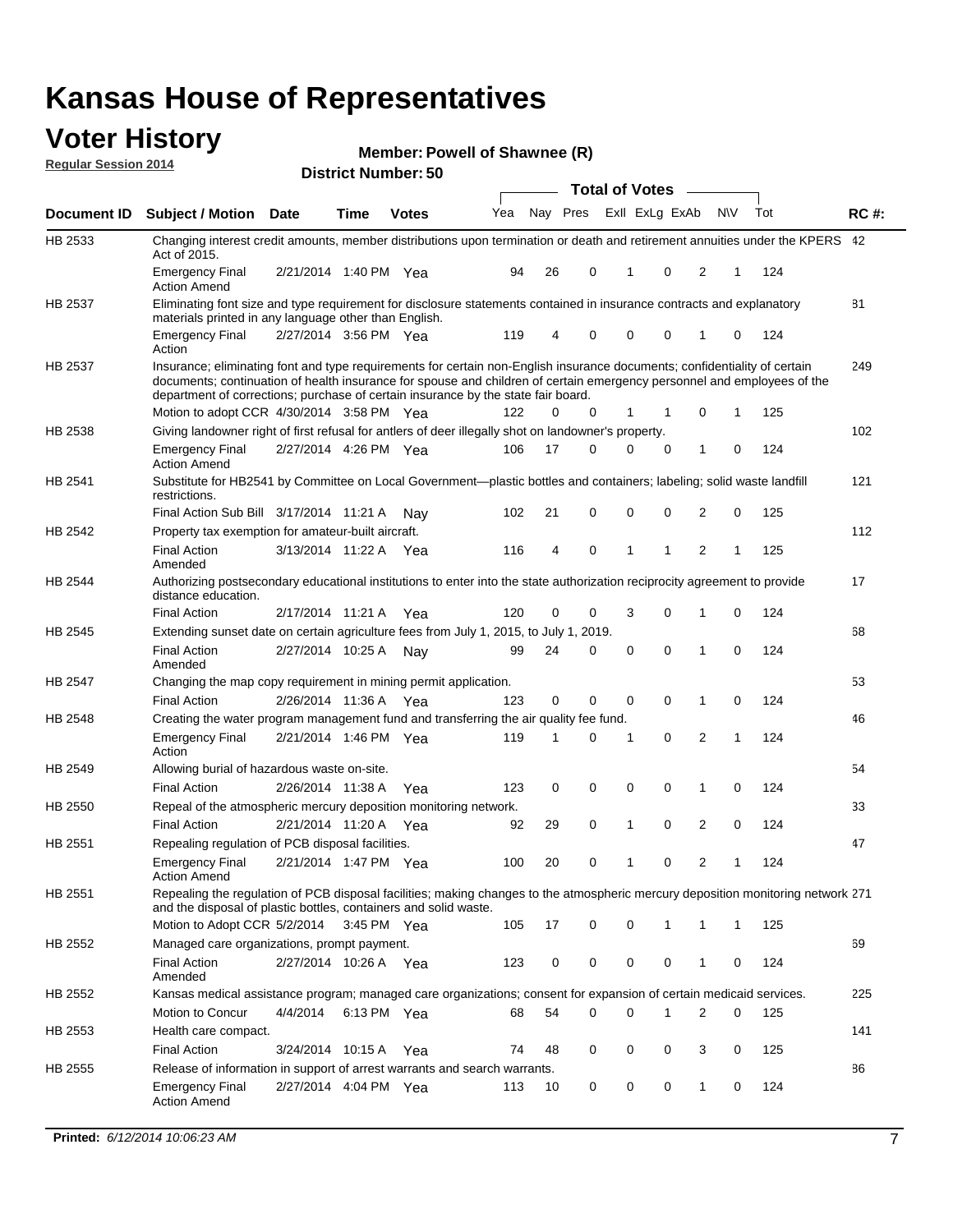### **Voter History**

**Regular Session 2014**

#### **Member: Powell of Shawnee (R)**

|                |                                                                                                                                                                                                                                                                                                                                                           |                       |             |              |     |          |   | <b>Total of Votes</b> |             |              |             |     |             |
|----------------|-----------------------------------------------------------------------------------------------------------------------------------------------------------------------------------------------------------------------------------------------------------------------------------------------------------------------------------------------------------|-----------------------|-------------|--------------|-----|----------|---|-----------------------|-------------|--------------|-------------|-----|-------------|
|                | Document ID Subject / Motion Date                                                                                                                                                                                                                                                                                                                         |                       | Time        | <b>Votes</b> | Yea | Nay Pres |   | Exll ExLg ExAb        |             |              | <b>NV</b>   | Tot | <b>RC#:</b> |
| <b>HB 2557</b> | Changing penalties for certain taxpayers who file incorrect returns under Kansas income tax act.                                                                                                                                                                                                                                                          |                       |             |              |     |          |   |                       |             |              |             |     | 21          |
|                | <b>Final Action</b><br>Amended                                                                                                                                                                                                                                                                                                                            | 2/19/2014 11:35 A     |             | Yea          | 122 | 0        | 0 | 0                     | 0           | 2            | $\mathbf 0$ | 124 |             |
| HB 2561        | Licensure of pharmacists and registration of pharmacy interns by board of pharmacy.                                                                                                                                                                                                                                                                       |                       |             |              |     |          |   |                       |             |              |             |     | 55          |
|                | <b>Final Action</b>                                                                                                                                                                                                                                                                                                                                       | 2/26/2014 11:39 A     |             | Nav          | 105 | 18       | 0 | 0                     | 0           | 1            | 0           | 124 |             |
| HB 2564        | Requiring 60-day wait before re-employment for retirement benefit eligibility.                                                                                                                                                                                                                                                                            |                       |             |              |     |          |   |                       |             |              |             |     | 43          |
|                | <b>Emergency Final</b><br>Action                                                                                                                                                                                                                                                                                                                          | 2/21/2014 1:41 PM Yea |             |              | 120 | 0        | 0 | 1                     | 0           | 2            | 1           | 124 |             |
| HB 2566        | Requiring court fee for forensic audio and video examination services.                                                                                                                                                                                                                                                                                    |                       |             |              |     |          |   |                       |             |              |             |     | 93          |
|                | <b>Emergency Final</b><br>Action                                                                                                                                                                                                                                                                                                                          | 2/27/2014 4:12 PM Yea |             |              | 123 | 0        | 0 | 0                     | $\mathbf 0$ | $\mathbf{1}$ | 0           | 124 |             |
| HB 2568        | Domestic relations; Kansas family law code; child support guidelines.                                                                                                                                                                                                                                                                                     |                       |             |              |     |          |   |                       |             |              |             |     | 70          |
|                | <b>Final Action</b><br>Amended                                                                                                                                                                                                                                                                                                                            | 2/27/2014 10:27 A     |             | Yea          | 123 | 0        | 0 | 0                     | $\mathbf 0$ | 1            | 0           | 124 |             |
| HB 2568        | Domestic relations; Kansas family law code; child support guidelines.                                                                                                                                                                                                                                                                                     |                       |             |              |     |          |   |                       |             |              |             |     | 268         |
|                | Motion to adopt CCR 5/2/2014                                                                                                                                                                                                                                                                                                                              |                       | 3:28 PM Yea |              | 123 | 0        | 0 | 0                     | 1           | 1            | $\mathbf 0$ | 125 |             |
| HB 2576        | Employment security law; creation of "new employer rate."                                                                                                                                                                                                                                                                                                 |                       |             |              |     |          |   |                       |             |              |             |     | 71          |
|                | <b>Final Action</b><br>Amended                                                                                                                                                                                                                                                                                                                            | 2/27/2014 10:28 A Yea |             |              | 123 | 0        | 0 | 0                     | 0           | 1            | 0           | 124 |             |
| HB 2576        | Employment security law; creation of "new employer rate."                                                                                                                                                                                                                                                                                                 |                       |             |              |     |          |   |                       |             |              |             |     | 159         |
|                | Motion to Concur                                                                                                                                                                                                                                                                                                                                          | 3/25/2014 10:47 A     |             | Yea          | 122 | 0        | 0 | 1                     | 0           | 2            | 0           | 125 |             |
| HB 2577        | Allowing parents to remain anonymous when surrendering an infant under the newborn protection act.                                                                                                                                                                                                                                                        |                       |             |              |     |          |   |                       |             |              |             |     | 56          |
|                | <b>Final Action</b><br>Amended                                                                                                                                                                                                                                                                                                                            | 2/26/2014 11:41 A Yea |             |              | 123 | $\Omega$ | 0 | 0                     | $\Omega$    | 1            | 0           | 124 |             |
| HB 2577        | Allowing parents to remain anonymous when surrendering an infant under the newborn protection act.                                                                                                                                                                                                                                                        |                       |             |              |     |          |   |                       |             |              |             |     | 220         |
|                | Motion to Concur                                                                                                                                                                                                                                                                                                                                          | 4/4/2014              | 11:45 A     | Yea          | 121 | $\Omega$ | 0 | 1                     | 1           | 1            | 1           | 125 |             |
| HB 2578        | Certification by chief law enforcement officer for transfer of a firearm when required by federal law.                                                                                                                                                                                                                                                    |                       |             |              |     |          |   |                       |             |              |             |     | 122         |
|                | <b>Final Action</b><br>Amended                                                                                                                                                                                                                                                                                                                            | 3/17/2014 11:22 A     |             | Yea          | 123 | $\Omega$ | 0 | 0                     | 0           | 2            | 0           | 125 |             |
| HB 2578        | Regulating the possession of weapons.                                                                                                                                                                                                                                                                                                                     |                       |             |              |     |          |   |                       |             |              |             |     | 235         |
|                | Motion to Adopt CCR 4/5/2014 4:40 PM Yea                                                                                                                                                                                                                                                                                                                  |                       |             |              | 102 | 19       | 0 | 0                     | 0           | 4            | 0           | 125 |             |
| HB 2580        | Specifying the duties of the state fire marshal relating to regional emergency response teams for hazardous materials and<br>search and rescue incidents.                                                                                                                                                                                                 |                       |             |              |     |          |   |                       |             |              |             |     | 72          |
|                | <b>Final Action</b><br>Amended                                                                                                                                                                                                                                                                                                                            | 2/27/2014 10:29 A     |             | Yea          | 113 | 10       | 0 | 0                     | $\mathbf 0$ | 1            | 0           | 124 |             |
| HB 2580        | Kansas Real Estate Appraisal Board; licensee fingerprinting and criminal background checks.                                                                                                                                                                                                                                                               |                       |             |              |     |          |   |                       |             |              |             |     | 272         |
|                | Motion to adopt CCR 5/2/2014                                                                                                                                                                                                                                                                                                                              |                       | 3:49 PM Nay |              | 115 | 7        | 0 | 0                     | 1           | 1            | 1           | 125 |             |
| HB 2582        | Creating an exemption from food establishment licensing for churches.                                                                                                                                                                                                                                                                                     |                       |             |              |     |          |   |                       |             |              |             |     | 57          |
|                | <b>Final Action</b>                                                                                                                                                                                                                                                                                                                                       | 2/26/2014 11:42 A Yea |             |              | 123 | 0        | 0 | 0                     | 0           |              | 0           | 124 |             |
| HB 2588        | Child in need of care; juvenile offenders; permanent custodians.                                                                                                                                                                                                                                                                                          |                       |             |              |     |          |   |                       |             |              |             |     | 94          |
|                | <b>Emergency Final</b><br><b>Action Amend</b>                                                                                                                                                                                                                                                                                                             | 2/27/2014 4:14 PM Yea |             |              | 123 | 0        | 0 | 0                     | 0           | 1            | 0           | 124 |             |
| HB 2588        | Senate Substitute for HB 2588 by Committee on Judiciary - Concerning children and minors; relating to children in need of<br>care; placement in juvenile detention facilities; permanent custodians; relating to juvenile offenders; alternative adjudication;<br>youth residential centers and services; risk assessment; sentencing; good time credits. |                       |             |              |     |          |   |                       |             |              |             |     | 244         |
|                | Motion to adopt CCR 4/30/2014 3:36 PM Yea                                                                                                                                                                                                                                                                                                                 |                       |             |              | 123 | 0        | 0 | 1                     | 1           | 0            | 0           | 125 |             |
| HB 2591        | Requiring certain audit reports to be filed electronically and to be filed only with the department of administration.                                                                                                                                                                                                                                    |                       |             |              |     |          |   |                       |             |              |             |     | 58          |
|                | <b>Final Action</b>                                                                                                                                                                                                                                                                                                                                       | 2/26/2014 11:43 A Yea |             |              | 123 | 0        | 0 | 0                     | 0           | 1            | 0           | 124 |             |
| HB 2595        | State fossils; the tylosaurus and the pteranodon.                                                                                                                                                                                                                                                                                                         |                       |             |              |     |          |   |                       |             |              |             |     | 73          |
|                | <b>Final Action</b><br>Amended                                                                                                                                                                                                                                                                                                                            | 2/27/2014 10:31 A Nay |             |              | 96  | 27       | 0 | 0                     | 0           | 1            | 0           | 124 |             |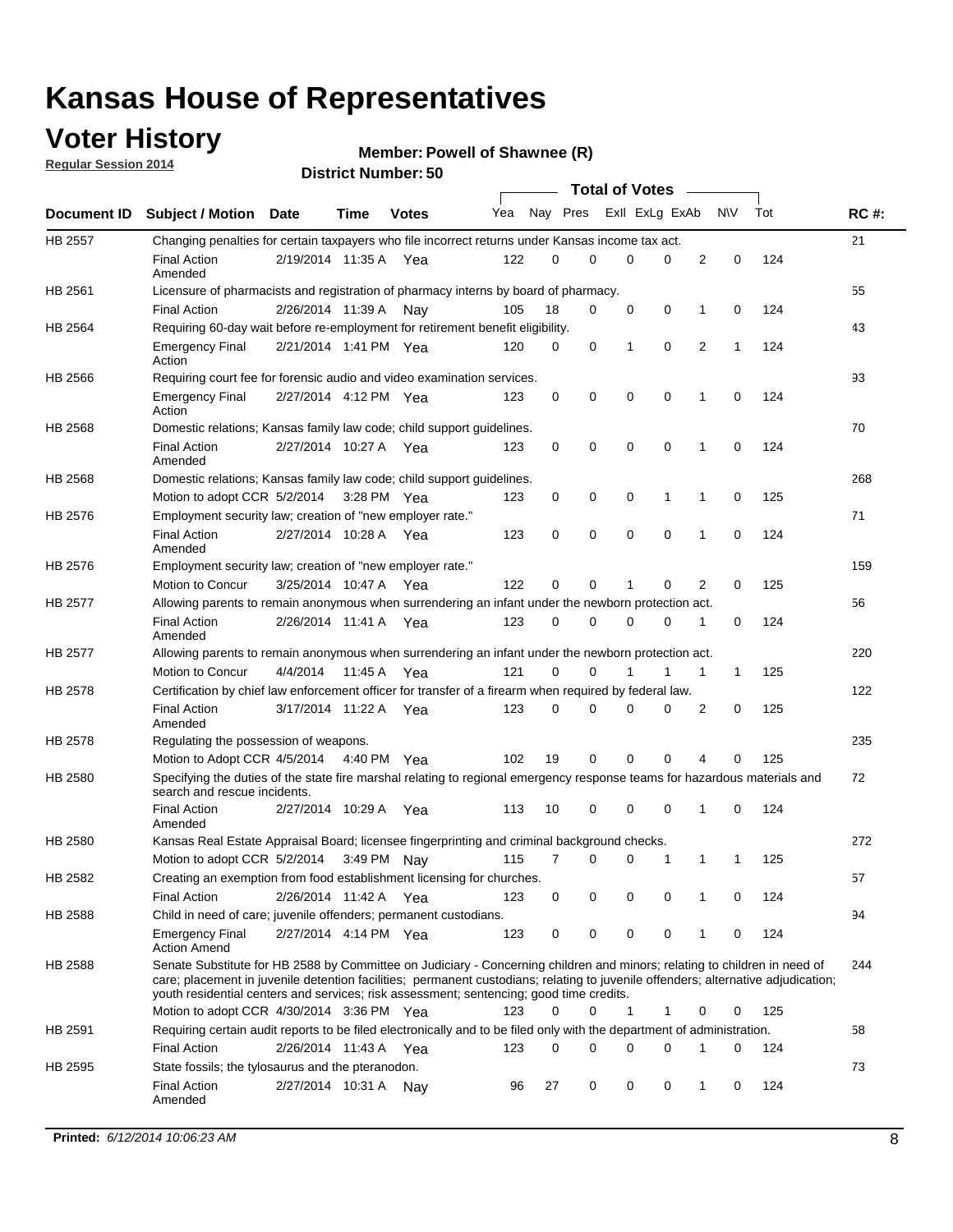### **Voter History**

**Regular Session 2014**

**Member: Powell of Shawnee (R)** 

|                |                                                                                                                                                                                                                                       |                       |             | DISTILICI MUITIDEL. 30 |     |                |             |             | <b>Total of Votes</b> |   |           |     |             |
|----------------|---------------------------------------------------------------------------------------------------------------------------------------------------------------------------------------------------------------------------------------|-----------------------|-------------|------------------------|-----|----------------|-------------|-------------|-----------------------|---|-----------|-----|-------------|
| Document ID    | <b>Subject / Motion</b>                                                                                                                                                                                                               | <b>Date</b>           | Time        | <b>Votes</b>           | Yea |                | Nay Pres    |             | Exll ExLg ExAb        |   | <b>NV</b> | Tot | <b>RC#:</b> |
| HB 2596        | Computation of retirement benefits when a state officer or employee is placed on furlough or has reduction in compensation.                                                                                                           |                       |             |                        |     |                |             |             |                       |   |           |     | 74          |
|                | <b>Final Action</b>                                                                                                                                                                                                                   | 2/27/2014 10:33 A     |             | Yea                    | 123 | 0              | $\Omega$    |             | 0<br>$\Omega$         |   | 0         | 124 |             |
| HB 2596        | Computation of retirement benefits when a state officer or employee is placed on furlough or has reduction in<br>compensation.                                                                                                        |                       |             |                        |     |                |             |             |                       |   |           |     | 246         |
|                | Motion to adopt CCR 4/30/2014 3:45 PM Yea                                                                                                                                                                                             |                       |             |                        | 123 | 0              | 0           | 1           | 1                     | 0 | 0         | 125 |             |
| <b>HB 2597</b> | Municipal recycling services                                                                                                                                                                                                          |                       |             |                        |     |                |             |             |                       |   |           |     | 97          |
|                | <b>Emergency Final</b><br><b>Action Amend</b>                                                                                                                                                                                         | 2/27/2014 4:20 PM     |             | Nav                    | 105 | 18             | $\mathbf 0$ | $\mathbf 0$ | $\mathbf 0$           | 1 | 0         | 124 |             |
| HB 2599        | Authorizing the secretary of state to grant an easement to the unified government of Wyandotte county.                                                                                                                                |                       |             |                        |     |                |             |             |                       |   |           |     | 22          |
|                | <b>Final Action</b>                                                                                                                                                                                                                   | 2/19/2014 11:37 A     |             | Yea                    | 120 | $\overline{2}$ | $\mathbf 0$ |             | 0<br>$\Omega$         | 2 | 0         | 124 |             |
| HB 2599        | Authorizing the secretary of state to grant an easement to the unified government of Wyandotte county.                                                                                                                                |                       |             |                        |     |                |             |             |                       |   |           |     | 118         |
|                | Motion to Concur                                                                                                                                                                                                                      | 3/14/2014 11:25 A     |             | Yea                    | 118 | $\Omega$       | 0           |             | $\overline{2}$<br>1   | 4 | 0         | 125 |             |
| HB 2602        | Increasing the percentage of unclassified employees allowed to be employed by KPERS from 25% to 50%.                                                                                                                                  |                       |             |                        |     |                |             |             |                       |   |           |     | 44          |
|                | <b>Emergency Final</b><br>Action                                                                                                                                                                                                      | 2/21/2014 1:43 PM Yea |             |                        | 107 | 13             | 0           | 1           | $\Omega$              | 2 | 1         | 124 |             |
| HB 2602        | Increasing the percentage of unclassified employees allowed to be employed by KPERS from 25% to 50%.                                                                                                                                  |                       |             |                        |     |                |             |             |                       |   |           |     | 195         |
|                | Motion to Concur                                                                                                                                                                                                                      | 4/1/2014              | 10:57 A Yea |                        | 108 | 15             | 0           | 1           | 0                     | 1 | 0         | 125 |             |
| HB 2609        | Practice of pharmacy; filling and refilling of prescriptions.                                                                                                                                                                         |                       |             |                        |     |                |             |             |                       |   |           |     | 105         |
|                | <b>Emergency Final</b><br><b>Action Amend</b>                                                                                                                                                                                         | 2/27/2014 4:29 PM Yea |             |                        | 123 | 0              | $\mathbf 0$ | $\mathbf 0$ | $\Omega$              | 1 | 0         | 124 |             |
| HB 2611        | Conduct of dental offices.                                                                                                                                                                                                            |                       |             |                        |     |                |             |             |                       |   |           |     | 83          |
|                | <b>Emergency Final</b><br>Action                                                                                                                                                                                                      | 2/27/2014 3:59 PM Yea |             |                        | 123 | 0              | $\mathbf 0$ | $\mathbf 0$ | $\mathbf 0$           | 1 | 0         | 124 |             |
| HB 2612        | Relating to district judge and district magistrate judge vacancies.                                                                                                                                                                   |                       |             |                        |     |                |             |             |                       |   |           |     | 75          |
|                | <b>Final Action</b><br>Amended                                                                                                                                                                                                        | 2/27/2014 10:34 A     |             | Yea                    | 106 | 17             | $\mathbf 0$ | $\mathbf 0$ | $\mathbf 0$           | 1 | 0         | 124 |             |
| HB 2613        | Relating to the issuance of stillbirth and unborn child's death certificates.                                                                                                                                                         |                       |             |                        |     |                |             |             |                       |   |           |     | 103         |
|                | <b>Emergency Final</b><br><b>Action Amend</b>                                                                                                                                                                                         | 2/27/2014 4:27 PM Yea |             |                        | 122 | 1              | 0           | $\mathbf 0$ | $\Omega$              | 1 | 0         | 124 |             |
| HB 2615        | Substitute for HB 2615 by Committee on Commerce, Labor and Economic Development - Workers compensation assigned<br>risk pool.                                                                                                         |                       |             |                        |     |                |             |             |                       |   |           |     | 185         |
|                | EFA Sub Bill<br>Amended                                                                                                                                                                                                               | 3/26/2014 3:42 PM Yea |             |                        | 98  | 25             | 0           | 1           | $\mathbf 0$           | 1 | 0         | 125 |             |
| HB 2616        | Secretary of labor; explore agreement to allow state of Kansas to enforce OSHA standards.                                                                                                                                             |                       |             |                        |     |                |             |             |                       |   |           |     | 92          |
|                | <b>Emergency Final</b><br>Action                                                                                                                                                                                                      | 2/27/2014 4:11 PM Yea |             |                        | 93  | 30             | 0           |             | 0<br>0                | 1 | 0         | 124 |             |
| HB 2616        | Senate Substitute for HB 2616 by Committee on Commerce - Secretary of labor directed to study state enforcement of OSHA 261<br>standards.                                                                                             |                       |             |                        |     |                |             |             |                       |   |           |     |             |
|                | Motion to Concur                                                                                                                                                                                                                      | 5/2/2014              | 11:47 A Yea |                        | 94  | 30             | 0           |             | 0<br>1                | 0 | 0         | 125 |             |
| HB 2633        | Substitute for HB 2633 by Committee on Corrections and Juvenile Justice - Juvenile offenders; youth residential centers and<br>services; risk assessment; raising the age for prosecution as an adult; sentencing; good time credits. |                       |             |                        |     |                |             |             |                       |   |           |     | 106         |
|                | EFA Sub Bill<br>Amended                                                                                                                                                                                                               | 2/27/2014 4:31 PM Yea |             |                        | 122 | 1              | 0           | $\mathbf 0$ | 0                     | 1 | 0         | 124 |             |
| HB 2636        | Secretary of health and environment and air quality standards.                                                                                                                                                                        |                       |             |                        |     |                |             |             |                       |   |           |     | 45          |
|                | <b>Emergency Final</b><br><b>Action Amend</b>                                                                                                                                                                                         | 2/21/2014 1:44 PM Yea |             |                        | 89  | 31             | 0           | 1           | 0                     | 2 | 1         | 124 |             |
| HB 2636        | Secretary of health and environment and air quality standards.                                                                                                                                                                        |                       |             |                        |     |                |             |             |                       |   |           |     | 212         |
|                | Sub motion to concur 4/3/2014                                                                                                                                                                                                         |                       | 7:20 PM Yea |                        | 121 | 3              | 0           | 0           | 0                     |   | 0         | 125 |             |
| HB 2642        | Income tax deduction for net gain on the sale of certain horses, cattle or livestock; income tax credit for expenditures to make 131<br>dwelling or facility accessible for persons with a disability.                                |                       |             |                        |     |                |             |             |                       |   |           |     |             |
|                | <b>Final Action</b><br>Amended                                                                                                                                                                                                        | 3/20/2014 11:17 A Yea |             |                        | 123 | 0              | 0           | 0           | 1                     | 1 | 0         | 125 |             |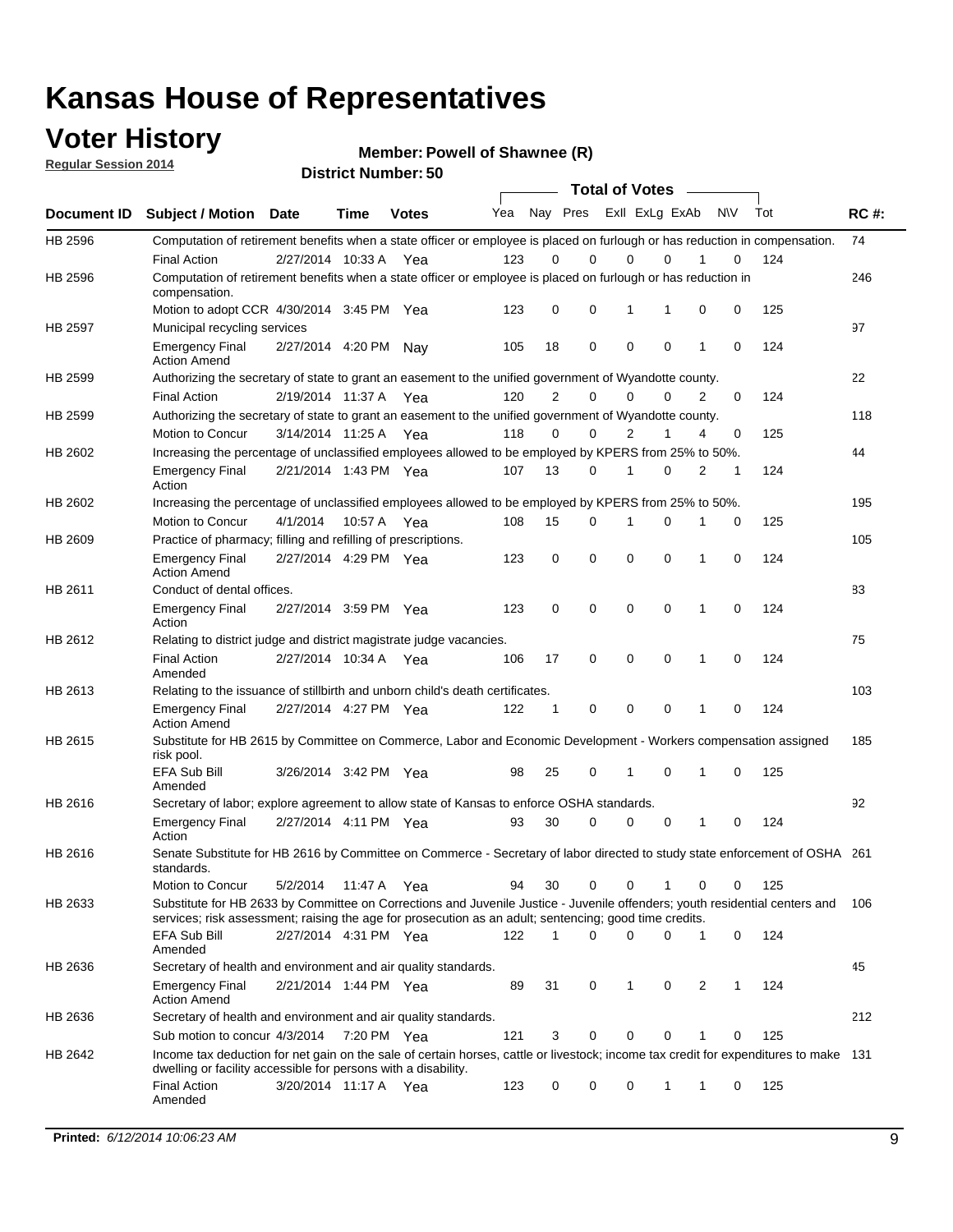#### **Voter History**

|                             |                                                                                                                                                                                                                                                                                                                                                                                                                               |                       |         | Member: Powell of Shawnee (R) |     |          |          |                       |   |                |             |     |       |
|-----------------------------|-------------------------------------------------------------------------------------------------------------------------------------------------------------------------------------------------------------------------------------------------------------------------------------------------------------------------------------------------------------------------------------------------------------------------------|-----------------------|---------|-------------------------------|-----|----------|----------|-----------------------|---|----------------|-------------|-----|-------|
| <b>Regular Session 2014</b> |                                                                                                                                                                                                                                                                                                                                                                                                                               |                       |         | <b>District Number: 50</b>    |     |          |          |                       |   |                |             |     |       |
|                             |                                                                                                                                                                                                                                                                                                                                                                                                                               |                       |         |                               |     |          |          | <b>Total of Votes</b> |   |                |             |     |       |
| Document ID                 | <b>Subject / Motion Date</b>                                                                                                                                                                                                                                                                                                                                                                                                  |                       | Time    | <b>Votes</b>                  | Yea | Nay Pres |          | Exll ExLg ExAb        |   | <b>NV</b>      |             | Tot | RC #: |
| HB 2643                     | Property tax; classification of commercial and industrial machinery and equipment as personal property; reclassification of<br>property upon termination of IRB tax exemption; use of independent appraisers to appraiser certain                                                                                                                                                                                             |                       |         |                               |     |          |          |                       |   |                |             |     | 164   |
|                             | <b>Final Action</b><br>Amended                                                                                                                                                                                                                                                                                                                                                                                                | 3/26/2014 10:56 A Yea |         |                               | 123 | $\Omega$ | $\Omega$ | 1                     | 0 | 1              | 0           | 125 |       |
| HB 2643                     | Property tax; classification of commercial and industrial machinery and equipment as personal property; reclassification of<br>property upon termination of IRB tax exemption; use of independent appraisers to appraiser certain complex property; motor<br>vehicles, members of military; mortgage registration tax phase out and replacement with fees; county clerk technology fund;<br>county treasurer technology fund. |                       |         |                               |     |          |          |                       |   |                |             |     | 274   |
|                             | Motion to Concur                                                                                                                                                                                                                                                                                                                                                                                                              | 5/2/2014              |         | 5:12 PM Nay                   | 16  | 108      | 0        | 0                     |   |                |             | 125 |       |
| HB 2643                     | Property tax; classification of commercial and industrial machinery and equipment as personal property; reclassification of<br>property upon termination of IRB tax exemption; use of independent appraisers to appraiser certain complex property; motor<br>vehicles, members of military; mortgage registration tax phase out and replacement with fees; county clerk technology fund;<br>county treasurer technology fund. |                       |         |                               |     |          |          |                       |   |                |             |     | 286   |
|                             | Motion to adopt CCR 5/3/2014                                                                                                                                                                                                                                                                                                                                                                                                  |                       |         | 1:53 AM Yea                   | 70  | 53       | 0        | 0                     | 0 | 1              | 1           | 125 |       |
| HB 2648                     | Property tax exemption for levees.                                                                                                                                                                                                                                                                                                                                                                                            |                       |         |                               |     |          |          |                       |   |                |             |     | 100   |
|                             | <b>Emergency Final</b><br><b>Action Amend</b>                                                                                                                                                                                                                                                                                                                                                                                 | 2/27/2014 4:23 PM Yea |         |                               | 100 | 23       | 0        | 0                     | 0 | 1              | 0           | 124 |       |
| HB 2651                     | County law library.                                                                                                                                                                                                                                                                                                                                                                                                           |                       |         |                               |     |          |          |                       |   |                |             |     | 76    |
|                             | <b>Final Action</b><br>Amended                                                                                                                                                                                                                                                                                                                                                                                                | 2/27/2014 10:38 A     |         | Yea                           | 82  | 41       | 0        | 0                     | 0 | 1              | $\mathbf 0$ | 124 |       |
| HB 2655                     | Allowing veterans with PTSD to seek mental health treatment upon certain convictions.                                                                                                                                                                                                                                                                                                                                         |                       |         |                               |     |          |          |                       |   |                |             |     | 77    |
|                             | <b>Final Action</b><br>Amended                                                                                                                                                                                                                                                                                                                                                                                                | 2/27/2014 10:40 A     |         | Yea                           | 123 | 0        | 0        | 0                     | 0 | 1              | 0           | 124 |       |
| HB 2655                     | Senate Substitute for HB 2655 by Committee on Judiciary - Allowing veterans with PTSD to seek mental health treatment<br>upon certain convictions; also amending the crimes of interference with law enforcement and giving a false alarm.                                                                                                                                                                                    |                       |         |                               |     |          |          |                       |   |                |             |     | 224   |
|                             | Motion to Concur                                                                                                                                                                                                                                                                                                                                                                                                              | 4/4/2014              |         | 5:42 PM Yea                   | 122 | 0        | $\Omega$ | 0                     |   | 2              | 0           | 125 |       |
| HB 2656                     | Authorizing the state of Kansas to pay the death gratuity benefit to the designated survivor of a Kansas service member during 48<br>a federal government shutdown and providing for reimbursement to the state                                                                                                                                                                                                               |                       |         |                               |     |          |          |                       |   |                |             |     |       |
|                             | <b>Final Action</b>                                                                                                                                                                                                                                                                                                                                                                                                           | 2/26/2014 11:27 A Yea |         |                               | 123 | 0        | 0        | 0                     | 0 |                | 0           | 124 |       |
| HB 2661                     | Substitute for HB 2661 by Committee on Energy and Environment - Siting of electric transmission lines; notice and hearing<br>requirements.                                                                                                                                                                                                                                                                                    |                       |         |                               |     |          |          |                       |   |                |             |     | 181   |
|                             | <b>EFA Sub Bill</b>                                                                                                                                                                                                                                                                                                                                                                                                           | 3/26/2014 3:37 PM Yea |         |                               | 119 | 4        | 0        | 1                     | 0 | 1              | 0           | 125 |       |
| HB 2662                     | Expungment of driving under the influence convictions.                                                                                                                                                                                                                                                                                                                                                                        |                       |         |                               |     |          |          |                       |   |                |             |     | 116   |
|                             | <b>Final Action</b><br>Amended                                                                                                                                                                                                                                                                                                                                                                                                | 3/14/2014 11:22 A     |         | Nav                           | 87  | 31       | 0        | 2                     | 1 | $\overline{4}$ | 0           | 125 |       |
| HB 2668                     | Health insurance for qualified professional associations.                                                                                                                                                                                                                                                                                                                                                                     |                       |         |                               |     |          |          |                       |   |                |             |     | 34    |
|                             | <b>Final Action</b><br>Amended                                                                                                                                                                                                                                                                                                                                                                                                | 2/21/2014 11:21 A Yea |         |                               | 114 | 7        | 0        | 1                     | 0 | 2              | 0           | 124 |       |
| HB 2668                     | Predetermination of health insurance benefits                                                                                                                                                                                                                                                                                                                                                                                 |                       |         |                               |     |          |          |                       |   |                |             |     | 262   |
|                             | Motion to Concur                                                                                                                                                                                                                                                                                                                                                                                                              | 5/2/2014              | 12:05 P | Nav                           | 97  | 27       | 0        | 0                     | 1 | 0              | 0           | 125 |       |
| HB 2669                     | State civil service board; transferred from the department of administration to the office of administrative hearings.                                                                                                                                                                                                                                                                                                        |                       |         |                               |     |          |          |                       |   |                |             |     | 87    |
|                             | <b>Emergency Final</b><br>Action                                                                                                                                                                                                                                                                                                                                                                                              | 2/27/2014 4:05 PM Yea |         |                               | 110 | 13       | 0        | 0                     | 0 | 1              | 0           | 124 |       |
| HB 2673                     | Kansas healing arts act; physician assistant licensure act.                                                                                                                                                                                                                                                                                                                                                                   |                       |         |                               |     |          |          |                       |   |                |             |     | 91    |
|                             | <b>Emergency Final</b><br><b>Action Amend</b>                                                                                                                                                                                                                                                                                                                                                                                 | 2/27/2014 4:10 PM Nay |         |                               | 105 | 18       | 0        | 0                     | 0 | $\mathbf{1}$   | 0           | 124 |       |
| HB 2673                     | Board of healing arts functions and duties, physician assistants licensure act and podiatry act.                                                                                                                                                                                                                                                                                                                              |                       |         |                               |     |          |          |                       |   |                |             |     | 270   |
|                             | Motion to adopt CCR 5/2/2014                                                                                                                                                                                                                                                                                                                                                                                                  |                       |         | 3:39 PM Nay                   | 111 | 11       | 0        | 0                     | 1 | 1              | 1           | 125 |       |

Final Action 3/26/2014 10:57 A Yea 123 0 0 1 0 125

Relating to procurement negotiating committees; certified businesses.

Amended

HB 2675

165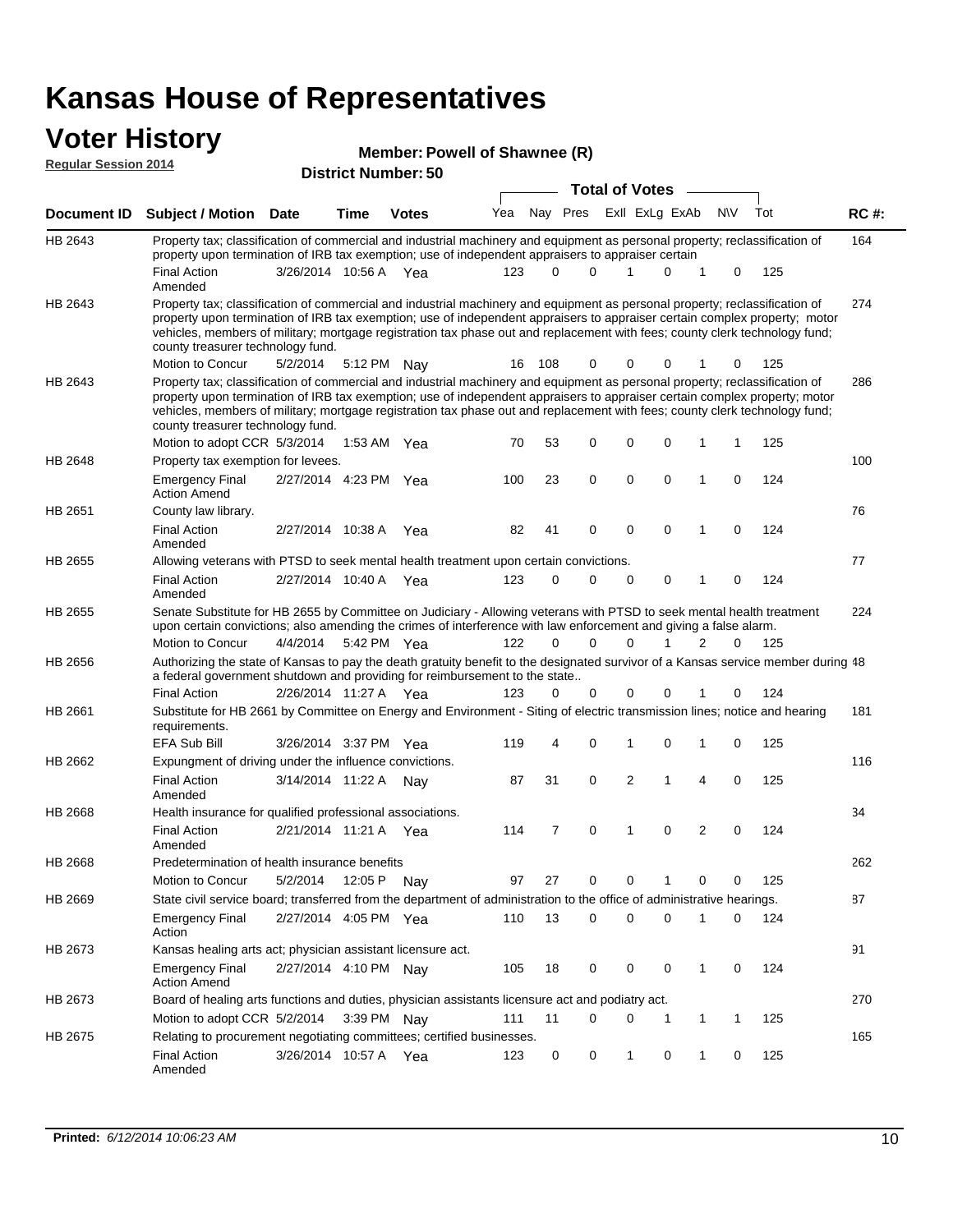#### **Voter History Regular Session 2014**

| Member: Powell of Shawnee (R) |  |
|-------------------------------|--|
|-------------------------------|--|

|                    |                                                                                                                                                                                                                                                                                               |                                                                                          |                       | <b>District Number: 50</b> |                                     |          |             |  |                       |                |                  |     |             |
|--------------------|-----------------------------------------------------------------------------------------------------------------------------------------------------------------------------------------------------------------------------------------------------------------------------------------------|------------------------------------------------------------------------------------------|-----------------------|----------------------------|-------------------------------------|----------|-------------|--|-----------------------|----------------|------------------|-----|-------------|
|                    |                                                                                                                                                                                                                                                                                               |                                                                                          |                       |                            |                                     |          |             |  | <b>Total of Votes</b> |                |                  |     |             |
| <b>Document ID</b> | <b>Subject / Motion Date</b>                                                                                                                                                                                                                                                                  |                                                                                          | Time                  | <b>Votes</b>               | Yea                                 |          | Nay Pres    |  |                       | ExII ExLg ExAb | N\V              | Tot | <b>RC#:</b> |
| HB 2681            | Substitute for HB2681 by Committee on Veterans, Military, and Homeland Security--Abolishing the Kansas commission on<br>veterans affairs; creating the Kansas commission on veterans affairs office within the executive branch of government.<br>Final Action Sub Bill 3/20/2014 11:18 A Yea |                                                                                          |                       |                            | 123                                 | 0        | $\Omega$    |  | $\Omega$              | 1              | 1<br>0           | 125 | 132         |
| HB 2681            | Substitute for HB2681 by Committee on Veterans, Military, and Homeland Security - Abolishing the Kansas commission on                                                                                                                                                                         |                                                                                          |                       |                            |                                     |          |             |  |                       |                |                  |     | 219         |
|                    | veterans affairs; creating the Kansas commission on veterans affairs office within the executive branch of government.                                                                                                                                                                        |                                                                                          |                       |                            |                                     |          |             |  |                       |                |                  |     |             |
|                    | Motion to Concur                                                                                                                                                                                                                                                                              | 4/4/2014                                                                                 | 11:41 A               | Yea                        | 122                                 | $\Omega$ | 0           |  | $\mathbf{1}$          | 1              | 1<br>0           | 125 |             |
| HB 2684            | Allocating moneys from driver's license fees to the judicial branch nonjudicial salary adjustment fund.                                                                                                                                                                                       |                                                                                          |                       |                            |                                     |          |             |  |                       |                |                  |     | 78          |
|                    | <b>Final Action</b>                                                                                                                                                                                                                                                                           |                                                                                          | 2/27/2014 10:41 A     | Nav                        | 93                                  | 30       | $\Omega$    |  | $\Omega$              | 0              | 1<br>0           | 124 |             |
| HB 2687            | Unclaimed property act and hearings.                                                                                                                                                                                                                                                          |                                                                                          |                       |                            |                                     |          |             |  |                       |                |                  |     | 59          |
|                    | <b>Final Action</b>                                                                                                                                                                                                                                                                           | $\mathbf 0$<br>$\mathbf 0$<br>2/26/2014 11:44 A<br>4<br>0<br>0<br>124<br>Yea<br>119<br>1 |                       |                            |                                     |          |             |  |                       |                |                  |     |             |
| HB 2687            | Unclaimed property act and hearings.                                                                                                                                                                                                                                                          |                                                                                          |                       |                            |                                     |          |             |  |                       |                |                  |     | 251         |
|                    | Motion to Concur                                                                                                                                                                                                                                                                              | 5/1/2014                                                                                 | 1:56 PM               | Yea                        | 125                                 | 0        | $\mathbf 0$ |  | 0                     | 0              | 0<br>0           | 125 |             |
| HB 2689            | Amending which convictions are counted for driving while license canceled, suspended or revoked.                                                                                                                                                                                              |                                                                                          |                       |                            |                                     |          |             |  |                       |                |                  |     | 231         |
|                    | <b>Final Action</b><br>Amended                                                                                                                                                                                                                                                                | 4/5/2014                                                                                 | 10:23 A               | Yea                        | 121                                 | 0        | $\Omega$    |  | $\Omega$              | 0              | 0<br>4           | 125 |             |
| HB 2693            | Providing for testing by community colleges for commercial driver's licenses and allowing temporary commercial driver's<br>license holders the ability to drive class A commercial vehicles.                                                                                                  |                                                                                          |                       |                            |                                     |          |             |  |                       |                |                  |     |             |
|                    | <b>Emergency Final</b><br><b>Action Amend</b>                                                                                                                                                                                                                                                 |                                                                                          | 2/27/2014 4:28 PM Yea |                            | 123                                 | 0        | 0           |  | $\Omega$              | 0              | $\mathbf 0$<br>1 | 124 |             |
| HB 2693            | Senate Substitute for HB 2693 by Committee on Transportation - Providing for testing by community colleges for commercial<br>driver's licenses; entities serving as driver's licenses examiners.                                                                                              |                                                                                          |                       |                            |                                     |          |             |  |                       |                |                  |     | 255         |
|                    | Motion to adopt CCR 5/1/2014 4:42 PM Yea                                                                                                                                                                                                                                                      |                                                                                          |                       |                            | 125                                 | 0        | 0           |  | $\Omega$              | 0              | 0<br>0           | 125 |             |
| HB 2715            | Farm machinery and equipment annual highway permits, commercial drivers' license.                                                                                                                                                                                                             |                                                                                          |                       |                            |                                     |          |             |  |                       |                |                  |     | 98          |
|                    | <b>Emergency Final</b><br><b>Action Amend</b>                                                                                                                                                                                                                                                 |                                                                                          | 2/27/2014 4:21 PM Yea |                            | 123                                 | 0        | 0           |  | 0                     | 0              | 1<br>0           | 124 |             |
| HB 2717            | Registration of operators of assisted living, residential health care, home plus or adult day care facilities.<br>3/26/2014 3:29 PM Nay                                                                                                                                                       |                                                                                          |                       |                            |                                     |          |             |  |                       |                | 175              |     |             |
|                    | <b>Emergency Final</b><br><b>Action Amend</b>                                                                                                                                                                                                                                                 |                                                                                          |                       |                            | 114                                 | 9        | $\Omega$    |  |                       | 0              | 0                | 125 |             |
| HB 2721            | Substitute for Substitute for HB 2721 by Committee on Commerce, Labor and Economic Development †Enacting the<br>business entity standard treatment act.                                                                                                                                       |                                                                                          |                       |                            |                                     |          |             |  |                       |                |                  |     | 117         |
|                    | Final Action Sub Bill 3/14/2014 11:23 A Yea                                                                                                                                                                                                                                                   |                                                                                          |                       |                            | 125<br>118<br>0<br>0<br>2<br>0<br>4 |          |             |  |                       |                |                  |     |             |
| HB 2721            | Substitute for Substitute for HB 2721 by Committee on Commerce, Labor and Economic Development - Enacting the business 273<br>entity standard treatment act.                                                                                                                                  |                                                                                          |                       |                            |                                     |          |             |  |                       |                |                  |     |             |
|                    | Motion to Concur                                                                                                                                                                                                                                                                              | 5/2/2014                                                                                 |                       | 3:59 PM Yea                | 122                                 | 0        | 0           |  | $\Omega$              |                | 1<br>1           | 125 |             |
| HB 2724            | Uniform commercial driver's license act; definition of tank vehicle.                                                                                                                                                                                                                          |                                                                                          |                       |                            |                                     |          |             |  |                       |                |                  |     | 99          |
|                    | <b>Emergency Final</b><br>Action                                                                                                                                                                                                                                                              |                                                                                          | 2/27/2014 4:22 PM Yea |                            | 122                                 | 1        | 0           |  | 0                     | 0              | 1<br>0           | 124 |             |
| HB 2727            | Expiration of license plates and placards for individuals with disability.                                                                                                                                                                                                                    |                                                                                          |                       |                            |                                     |          |             |  |                       |                |                  |     | 88          |
|                    | <b>Emergency Final</b><br>Action                                                                                                                                                                                                                                                              |                                                                                          | 2/27/2014 4:06 PM Yea |                            | 123                                 | 0        | 0           |  | 0                     | 0              | 0                | 124 |             |
| HB 2728            | Permits for the operation of salvage vehicles no longer required to be prepared in triplicate.                                                                                                                                                                                                |                                                                                          |                       |                            |                                     |          |             |  |                       |                |                  |     | 89          |
|                    | <b>Emergency Final</b><br>Action                                                                                                                                                                                                                                                              |                                                                                          | 2/27/2014 4:07 PM Yea |                            | 122                                 | 1        | 0           |  | $\Omega$              | 0              | 1<br>0           | 124 |             |
| HB 2728            | Permits for the operation of salvage vehicles no longer required to be prepared in triplicate.                                                                                                                                                                                                |                                                                                          |                       |                            |                                     |          |             |  |                       |                |                  |     | 192         |
|                    | Motion to Concur                                                                                                                                                                                                                                                                              |                                                                                          | 3/31/2014 11:43 A Yea |                            | 122                                 | 0        | 0           |  | 1                     | 0              | 2<br>0           | 125 |             |
| HB 2732            | Sales tax authority for Rooks county for constructing or remodeling a jail facility.                                                                                                                                                                                                          |                                                                                          |                       |                            |                                     |          |             |  |                       |                |                  |     | 232         |
|                    | <b>Final Action</b>                                                                                                                                                                                                                                                                           | 4/5/2014                                                                                 |                       | 10:24 A Yea                | 121                                 | 0        | 0           |  | 0                     | 0              | 4<br>0           | 125 |             |
| HB 2744            | Insurance; coverage for autism spectrum disorder.                                                                                                                                                                                                                                             |                                                                                          |                       |                            |                                     |          |             |  |                       |                |                  |     | 137         |
|                    | <b>Final Action</b>                                                                                                                                                                                                                                                                           |                                                                                          | 3/21/2014 10:14 A Yea |                            | 114                                 | 3        | 0           |  | 0                     | $\mathbf{1}$   | 6<br>1           | 125 |             |
|                    | Amended                                                                                                                                                                                                                                                                                       |                                                                                          |                       |                            |                                     |          |             |  |                       |                |                  |     |             |
| HB 2745            | Tax lien on property voluntarily transferred.                                                                                                                                                                                                                                                 |                                                                                          |                       |                            |                                     |          |             |  |                       |                |                  |     | 166         |
|                    | <b>Final Action</b>                                                                                                                                                                                                                                                                           |                                                                                          | 3/26/2014 10:58 A     | Yea                        | 123                                 | 0        | 0           |  | $\mathbf{1}$          | 0              | 1<br>0           | 125 |             |
|                    | Printed: 6/12/2014 10:06:23 AM                                                                                                                                                                                                                                                                |                                                                                          |                       |                            |                                     |          |             |  |                       |                |                  |     | 11          |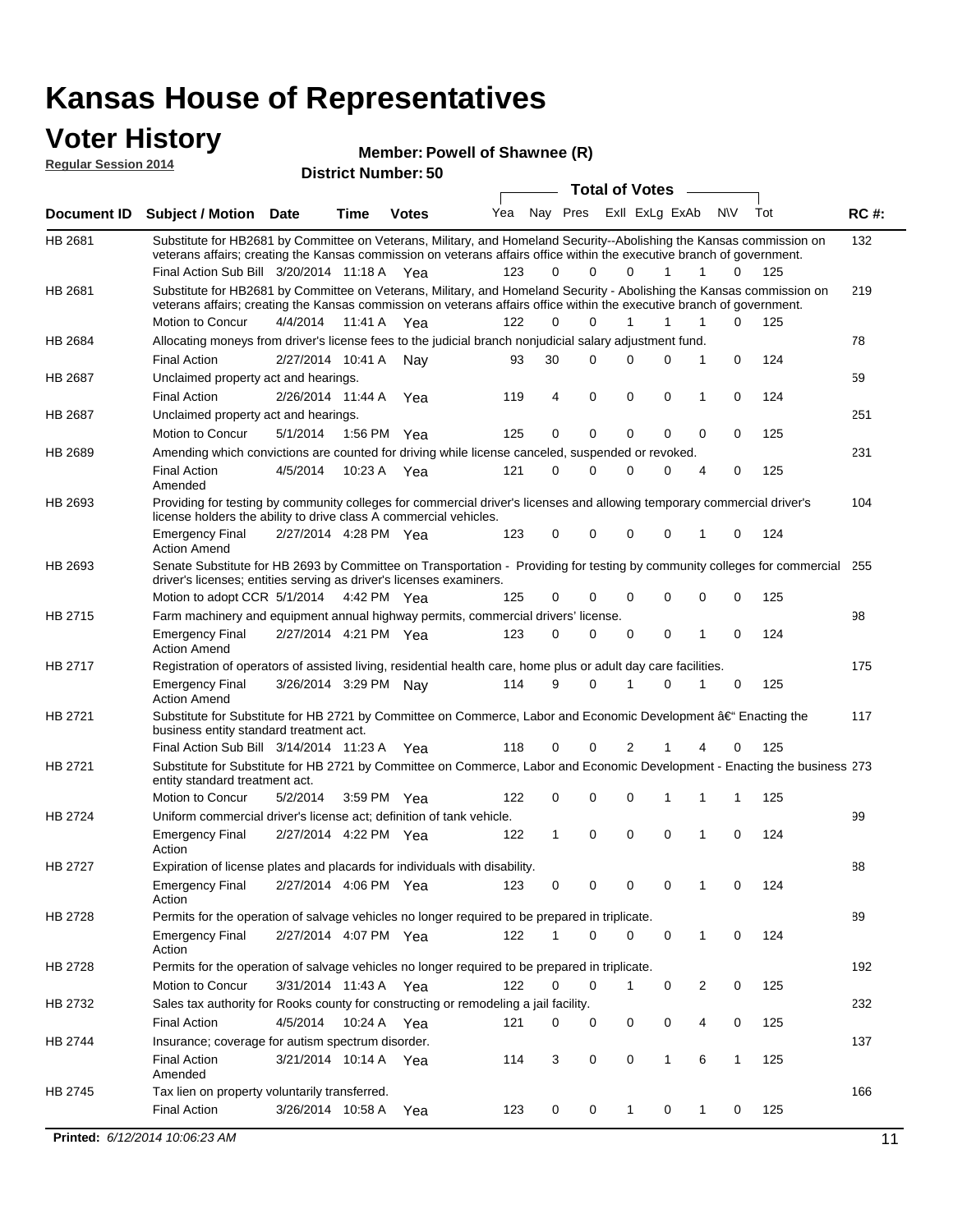### **Voter History**

**Regular Session 2014**

#### **Member: Powell of Shawnee (R)**

|                 |                                                                                                                                                                                                                                                      |                       |             |              |     | <b>Total of Votes</b> |          |                |             |   |             |     |             |
|-----------------|------------------------------------------------------------------------------------------------------------------------------------------------------------------------------------------------------------------------------------------------------|-----------------------|-------------|--------------|-----|-----------------------|----------|----------------|-------------|---|-------------|-----|-------------|
| Document ID     | <b>Subject / Motion Date</b>                                                                                                                                                                                                                         |                       | Time        | <b>Votes</b> | Yea | Nay Pres              |          | Exll ExLg ExAb |             |   | <b>NV</b>   | Tot | <b>RC#:</b> |
| HB 2755         | Repealing the sunset on the Kansas taxpayer transparency act.                                                                                                                                                                                        |                       |             |              |     |                       |          |                |             |   |             |     | 140         |
|                 | <b>Final Action</b>                                                                                                                                                                                                                                  | 3/24/2014 10:13 A     |             | Yea          | 122 | 0                     | 0        | 0              | 0           | 3 | $\mathbf 0$ | 125 |             |
| HB 2767         | State child death review board.                                                                                                                                                                                                                      |                       |             |              |     |                       |          |                |             |   |             |     | 167         |
|                 | <b>Final Action</b><br>Amended                                                                                                                                                                                                                       | 3/26/2014 10:59 A     |             | Yea          | 123 | 0                     | 0        | 1              | 0           | 1 | 0           | 125 |             |
| <b>HCR 5029</b> | Urging the Kansas bureau of investigation to establish a blue alert system for the state of Kansas.                                                                                                                                                  |                       |             |              |     |                       |          |                |             |   |             |     | 95          |
|                 | <b>Emergency Final</b><br><b>Action Amend</b>                                                                                                                                                                                                        | 2/27/2014 4:15 PM Yea |             |              | 121 | 2                     | 0        | 0              | 0           | 1 | 0           | 124 |             |
| <b>HCR 5031</b> | Urging Congress to provide for the prompt payment of disability compensation to U.S. Veterans.                                                                                                                                                       |                       |             |              |     |                       |          |                |             |   |             |     | 125         |
|                 | <b>Final Action</b>                                                                                                                                                                                                                                  | 3/19/2014 11:21 A Yea |             |              | 122 | $\Omega$              | $\Omega$ | 0              | 1           | 2 | 0           | 125 |             |
| HR 6049         | Resolution encouraging the creation of a Kansas plan for comprehensive treatment of chronic obstruction pulmonary<br>disease.                                                                                                                        |                       |             |              |     |                       |          |                |             |   |             |     | 109         |
|                 | <b>Emergency Final</b><br><b>Action Amend</b>                                                                                                                                                                                                        | 3/6/2014              | 11:24 A     | Yea          | 120 | $\mathbf 0$           | 0        | 2              | 1           | 2 | $\mathbf 0$ | 125 |             |
| HR 6063         | Urging the President to extend the qualifications for the Women's Army Corps Service Medal.                                                                                                                                                          |                       |             |              |     |                       |          |                |             |   |             |     | 143         |
|                 | <b>Final Action</b>                                                                                                                                                                                                                                  | 3/25/2014 10:11 A Yea |             |              | 123 | 0                     | $\Omega$ | 1              | $\Omega$    | 1 | 0           | 125 |             |
| <b>SB 40</b>    | House Substitute for SB 40 by Committee on Corrections and Juvenile Justice $\hat{a}\in$ Secretary of corrections; including juvenile 123<br>offenders in the prison made goods act; authorizing use of correctional industries funds for payment of |                       |             |              |     |                       |          |                |             |   |             |     |             |
|                 | Final Action Sub Bill 3/17/2014 11:23 A Yea                                                                                                                                                                                                          |                       |             |              | 123 | 0                     | 0        | 0              | 0           | 2 | 0           | 125 |             |
| SB 54           | Medical assistance recovery program; rules and regulations.                                                                                                                                                                                          |                       |             |              |     |                       |          |                |             |   |             |     | 174         |
|                 | <b>Emergency Final</b><br><b>Action Amend</b>                                                                                                                                                                                                        | 3/26/2014 3:28 PM Nay |             |              | 95  | 28                    | 0        | 1              | 0           | 1 | $\mathbf 0$ | 125 |             |
| SB 54           | Amendments to statutes regulating abortions.                                                                                                                                                                                                         |                       |             |              |     |                       |          |                |             |   |             |     | 214         |
|                 | Motion to Adopt CCR 4/4/2014                                                                                                                                                                                                                         |                       | 9:59 AM Yea |              | 112 | 11                    | 0        |                | $\mathbf 0$ | 1 | $\mathbf 0$ | 125 |             |
| SB 63           | State use law; purchases by municipalities; committee sunset date and chairperson selection.                                                                                                                                                         |                       |             |              |     |                       |          |                |             |   |             | 280 |             |
|                 | Motion to adopt CCR 5/2/2014                                                                                                                                                                                                                         |                       | 8:52 PM Yea |              | 124 | $\mathbf 0$           | 0        | 0              | 0           | 1 | $\mathbf 0$ | 125 |             |
| SB 99           | Lobbyists defined.                                                                                                                                                                                                                                   |                       |             |              |     |                       |          |                |             |   |             |     | 184         |
|                 | <b>Emergency Final</b><br>Action                                                                                                                                                                                                                     | 3/26/2014 3:41 PM Yea |             |              | 117 | 6                     | 0        | 1              | 0           | 1 | $\mathbf 0$ | 125 |             |
| SB 147          | House Substitute for SB 147 by Committee on Agriculture and Natural Resources †Amending the powers and duties of the 133<br>Kansas department of agriculture division of conservation and the state conservation commission.                         |                       |             |              |     |                       |          |                |             |   |             |     |             |
|                 | Final Action Sub Bill 3/20/2014 11:19 A Yea<br>Amended                                                                                                                                                                                               |                       |             |              | 123 | $\Omega$              | $\Omega$ | 0              | 1           | 1 | 0           | 125 |             |
| <b>SB 218</b>   | House Substitute for SB 218 by Committee on Appropriations-Education; relating to the financing and instruction thereof;<br>making and concerning appropriations for the fiscal years ending June 30, 2014, and June 30, 2015, for certain agencies. |                       |             |              |     |                       |          |                |             |   |             |     | 226         |
|                 | Final Action Sub Bill 4/4/2014 6:17 PM Yea<br>Amended                                                                                                                                                                                                |                       |             |              | 91  | 31                    | $\Omega$ | $\Omega$       | 1           | 2 | $\Omega$    | 125 |             |
| <b>SB 218</b>   | House Substitute for SB 218 by Committee on Appropriations-Education; relating to the financing and instruction thereof;                                                                                                                             |                       |             |              |     |                       |          |                |             |   |             |     | 237         |
|                 | making and concerning appropriations for the fiscal years ending June 30, 2014, and June 30, 2015, for certain agencies.<br>Sub Motion to Adopt 4/6/2014 12:51 A Yea<br><b>CCR</b>                                                                   |                       |             |              | 55  | 67                    | 0        | 0              | 0           | 3 | 0           | 125 |             |
| SB 231          | House Substitute for SB 231 †Concerning valuation and appeals; renaming the state court of tax appeals; timing of<br>decisions.                                                                                                                      |                       |             |              |     |                       |          |                |             |   |             |     | 134         |
|                 | Final Action Sub Bill 3/20/2014 11:21 A Yea<br>Amended                                                                                                                                                                                               |                       |             |              | 123 | 0                     | 0        | 0              | 1           | 1 | 0           | 125 |             |
| SB 231          | House Substitute for SB 231 - Concerning valuation and appeals; renaming the state court of tax appeals; timing of<br>decisions                                                                                                                      |                       |             |              |     |                       |          |                |             |   |             |     | 281         |
|                 | Motion to Adopt CCR 5/2/2014 8:56 PM Yea                                                                                                                                                                                                             |                       |             |              | 124 | 0                     | 0        | 0              | 0           | 1 | 0           | 125 |             |
| SB 245          | House Substitute for SB 245 by Committee on Appropriations - Appropriations for FY 2014, FY 2015, and FY 2016 for the<br>department of corrections; capital improvement projects.                                                                    |                       |             |              |     |                       |          |                |             |   |             |     | 13          |
|                 | Final Action Sub Bill 2/13/2014 11:34 A Yea<br>Amended                                                                                                                                                                                               |                       |             |              | 79  | 41                    | 0        | 3              | 0           | 1 | 0           | 124 |             |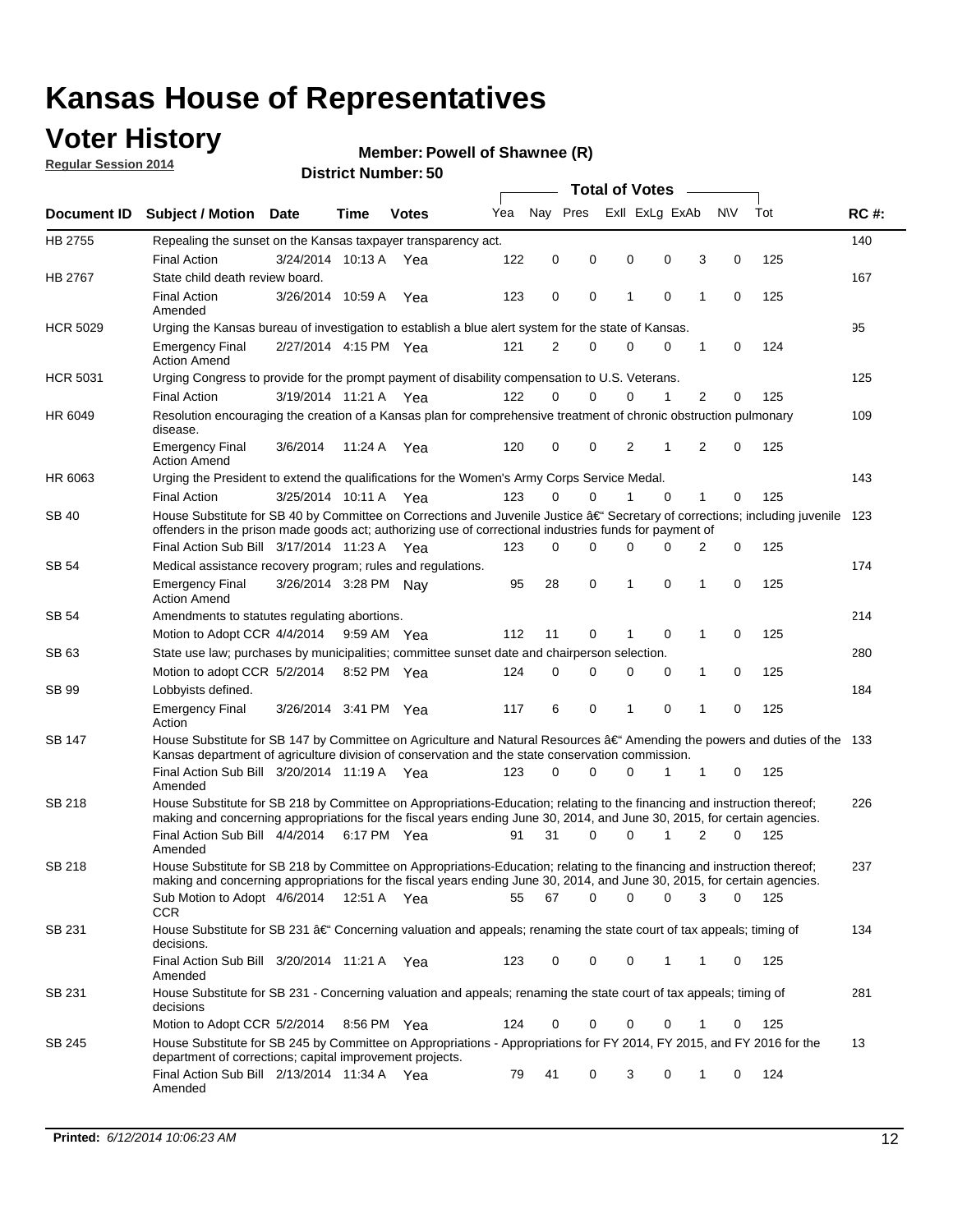### **Voter History**

#### **Member: Powell of Shawnee (R)**

**Regular Session 2014**

|               |                                                                                                                                                                                                                                                                                                                                                                                                                                                                                                                                                                                                                                                                                                                                                                                                               |                       |      | DISTICT MAILIDEL, 30 |     |          |   | <b>Total of Votes</b> |              |                |                         |           |     |             |
|---------------|---------------------------------------------------------------------------------------------------------------------------------------------------------------------------------------------------------------------------------------------------------------------------------------------------------------------------------------------------------------------------------------------------------------------------------------------------------------------------------------------------------------------------------------------------------------------------------------------------------------------------------------------------------------------------------------------------------------------------------------------------------------------------------------------------------------|-----------------------|------|----------------------|-----|----------|---|-----------------------|--------------|----------------|-------------------------|-----------|-----|-------------|
|               | Document ID Subject / Motion                                                                                                                                                                                                                                                                                                                                                                                                                                                                                                                                                                                                                                                                                                                                                                                  | Date                  | Time | <b>Votes</b>         | Yea | Nay Pres |   |                       |              | Exll ExLg ExAb |                         | <b>NV</b> | Tot | <b>RC#:</b> |
| <b>SB 245</b> | House Substitute for SB 245 by Committee on Appropriations - Education funding; relating to mineral production; creating the<br>mineral production education fund, crediting 20% of remainder from oil and gas tax into such fund, moneys expended on<br>education; abolishing the oil and gas valuation depletion trust fund; allowing the counties to retain funds already in such<br>county's oil and gas valuation depletion trust fund; concerning school financing sources; proceeds from the tax levied by a<br>school district under authority of K.S.A. 2013 Supp. 72-6431, remitted to the state treasury to the credit of the state school<br>district finance fund not to the district's general fund; making and concerning appropriations for fiscal year 2017.<br>Motion to adopt CCR 5/1/2014 |                       |      | 5:06 PM Yea          | 88  | 37       |   | $\Omega$              | 0            | 0              | 0                       | 0         | 125 | 258         |
| SB 248        | Victim notification prior to release of certain inmates.                                                                                                                                                                                                                                                                                                                                                                                                                                                                                                                                                                                                                                                                                                                                                      |                       |      |                      |     |          |   |                       |              |                |                         |           |     | 119         |
|               | <b>Final Action</b>                                                                                                                                                                                                                                                                                                                                                                                                                                                                                                                                                                                                                                                                                                                                                                                           | 3/17/2014 11:18 A Yea |      |                      | 122 |          | 0 | 0                     | 0            | 0              | $\overline{2}$          | 1         | 125 |             |
| SB 254        | Medical assistance recovery program; rules and regulations.                                                                                                                                                                                                                                                                                                                                                                                                                                                                                                                                                                                                                                                                                                                                                   |                       |      |                      |     |          |   |                       |              |                |                         |           |     | 179         |
|               | <b>Emergency Final</b><br>Action                                                                                                                                                                                                                                                                                                                                                                                                                                                                                                                                                                                                                                                                                                                                                                              | 3/26/2014 3:34 PM Yea |      |                      | 123 |          | 0 | 0                     | $\mathbf{1}$ | 0              | $\mathbf{1}$            | 0         | 125 |             |
| SB 256        | Attorney general; costs in criminal appeals.                                                                                                                                                                                                                                                                                                                                                                                                                                                                                                                                                                                                                                                                                                                                                                  |                       |      |                      |     |          |   |                       |              |                |                         |           |     | 147         |
|               | <b>Final Action</b><br>Amended                                                                                                                                                                                                                                                                                                                                                                                                                                                                                                                                                                                                                                                                                                                                                                                | 3/25/2014 10:16 A     |      | Yea                  | 119 |          | 4 | 0                     | 1            | 0              | 1                       | 0         | 125 |             |
| SB 256        | Amending the crime of mistreatment of a dependent adult; creating the crime of mistreatment of an elder person; amending<br>the crime of unlawful sexual relations; amending provisions relating to appearance bonds and surety regulation; amending<br>violations of the Kansas racketeer influenced and corrupt organization act; also concerning the attorney general, costs in<br>criminal appeals.                                                                                                                                                                                                                                                                                                                                                                                                       |                       |      |                      |     |          |   |                       |              |                |                         |           |     | 236         |
|               | Motion to Adopt CCR 4/5/2014 6:52 PM Yea                                                                                                                                                                                                                                                                                                                                                                                                                                                                                                                                                                                                                                                                                                                                                                      |                       |      |                      | 118 |          | 4 | 0                     | 0            | 0              | 3                       | 0         | 125 |             |
| SB 258        | Amending the juvenile statute of limitations to match adult time limitations for sex crimes.                                                                                                                                                                                                                                                                                                                                                                                                                                                                                                                                                                                                                                                                                                                  |                       |      |                      |     |          |   |                       |              |                |                         |           |     | 135         |
|               | <b>Final Action</b><br>Amended                                                                                                                                                                                                                                                                                                                                                                                                                                                                                                                                                                                                                                                                                                                                                                                | 3/20/2014 11:21 A Yea |      |                      | 123 |          | 0 | 0                     | 0            | 1              | 1                       | 0         | 125 |             |
| SB 258        | Relating to issuance of certificates of birth resulting in stillbirth.                                                                                                                                                                                                                                                                                                                                                                                                                                                                                                                                                                                                                                                                                                                                        |                       |      |                      |     |          |   |                       |              |                |                         |           |     | 259         |
|               | Motion to Adopt CCR 5/1/2014 5:12 PM Yea                                                                                                                                                                                                                                                                                                                                                                                                                                                                                                                                                                                                                                                                                                                                                                      |                       |      |                      | 121 |          | 4 | 0                     | 0            | $\mathbf 0$    | 0                       | 0         | 125 |             |
| SB 263        | Establishing the military funeral honors fund under the adjutant general's office.                                                                                                                                                                                                                                                                                                                                                                                                                                                                                                                                                                                                                                                                                                                            |                       |      |                      |     |          |   |                       |              |                |                         |           |     | 148         |
|               | <b>Final Action</b><br>Amended                                                                                                                                                                                                                                                                                                                                                                                                                                                                                                                                                                                                                                                                                                                                                                                | 3/25/2014 10:17 A Yea |      |                      | 123 |          | 0 | 0                     | 1            | 0              | 1                       | 0         | 125 |             |
| SB 263        | Veterans and military matters; military honors fund; death gratuity; disabled veterans preference, state jobs and contracts;<br>schools on military reservations, funding.                                                                                                                                                                                                                                                                                                                                                                                                                                                                                                                                                                                                                                    |                       |      |                      |     |          |   |                       |              |                |                         |           |     | 256         |
|               | Motion to adopt CCR 5/1/2014 4:47 PM Yea                                                                                                                                                                                                                                                                                                                                                                                                                                                                                                                                                                                                                                                                                                                                                                      |                       |      |                      | 124 |          | 0 | 0                     | 0            | 0              | $\mathbf 0$             | 1         | 125 |             |
| SB 265        | Income definition for Homestead Refund eligibility.                                                                                                                                                                                                                                                                                                                                                                                                                                                                                                                                                                                                                                                                                                                                                           |                       |      |                      |     |          |   |                       |              |                |                         |           |     | 113         |
|               | <b>Final Action</b><br>Amended                                                                                                                                                                                                                                                                                                                                                                                                                                                                                                                                                                                                                                                                                                                                                                                | 3/13/2014 11:23 A Yea |      |                      | 121 |          | 0 | 0                     | 1            | 1              | $\overline{\mathbf{c}}$ | 0         | 125 |             |
| SB 265        | Definition of income for homestead refund and SAFESR eligibility; income tax credits for adoption expenses and expenses to<br>make dwelling or facility accessible to persons with a disability; income tax deductions, self-employment taxes, expenses<br>related to organ donations, net gain on the sale of certain livestock; withholding, non-resident pass-through entity income;<br>Kansas taxpayer transparency act, sunset; sales tax exemptions.<br>Motion to Adopt CCR 4/4/2014<br>2<br>125<br>6:29 PM Yea<br>122<br>0<br>0<br>0<br>1<br>0                                                                                                                                                                                                                                                         |                       |      |                      |     |          |   |                       |              |                | 227                     |           |     |             |
| SB 266        | Mineral severance tax return file date.                                                                                                                                                                                                                                                                                                                                                                                                                                                                                                                                                                                                                                                                                                                                                                       |                       |      |                      |     |          |   |                       |              |                |                         |           |     | 114         |
|               | <b>Final Action</b><br>Amended                                                                                                                                                                                                                                                                                                                                                                                                                                                                                                                                                                                                                                                                                                                                                                                | 3/13/2014 11:24 A     |      | Yea                  | 121 |          | 0 | 0                     | 1            | 1              | 2                       | 0         | 125 |             |
| SB 266        | Severance tax return and payment dates; sales tax authority for Rooks county; property tax exemptions for certain donations<br>of land to the state and for amateur-built aircraft; sales tax exemptions for surface mining equipment and certain charitable<br>organizations.                                                                                                                                                                                                                                                                                                                                                                                                                                                                                                                                |                       |      |                      |     |          |   |                       |              |                |                         |           |     | 266         |
|               | Motion to Adopt CCR 5/2/2014                                                                                                                                                                                                                                                                                                                                                                                                                                                                                                                                                                                                                                                                                                                                                                                  |                       |      | 3:19 PM Yea          | 122 |          | 1 | 0                     | 0            | 1              | 1                       | 0         | 125 |             |
| SB 267        | Insurance; excluding real estate from acceptable security deposits with the commissioner and requiring original handwritten<br>signatures on deposit forms.                                                                                                                                                                                                                                                                                                                                                                                                                                                                                                                                                                                                                                                   |                       |      |                      |     |          |   |                       |              |                |                         |           |     | 144         |
|               | <b>Final Action</b>                                                                                                                                                                                                                                                                                                                                                                                                                                                                                                                                                                                                                                                                                                                                                                                           | 3/25/2014 10:12 A     |      | Yea                  | 123 |          | 0 | 0                     | 1            | 0              | 1                       | 0         | 125 |             |
| SB 268        | Insurance; Risk-based capital requirements.                                                                                                                                                                                                                                                                                                                                                                                                                                                                                                                                                                                                                                                                                                                                                                   |                       |      |                      |     |          |   |                       |              |                |                         |           |     | 145         |
|               | <b>Final Action</b>                                                                                                                                                                                                                                                                                                                                                                                                                                                                                                                                                                                                                                                                                                                                                                                           | 3/25/2014 10:13 A     |      | Yea                  | 123 |          | 0 | 0                     | 1            | 0              | 1                       | 0         | 125 |             |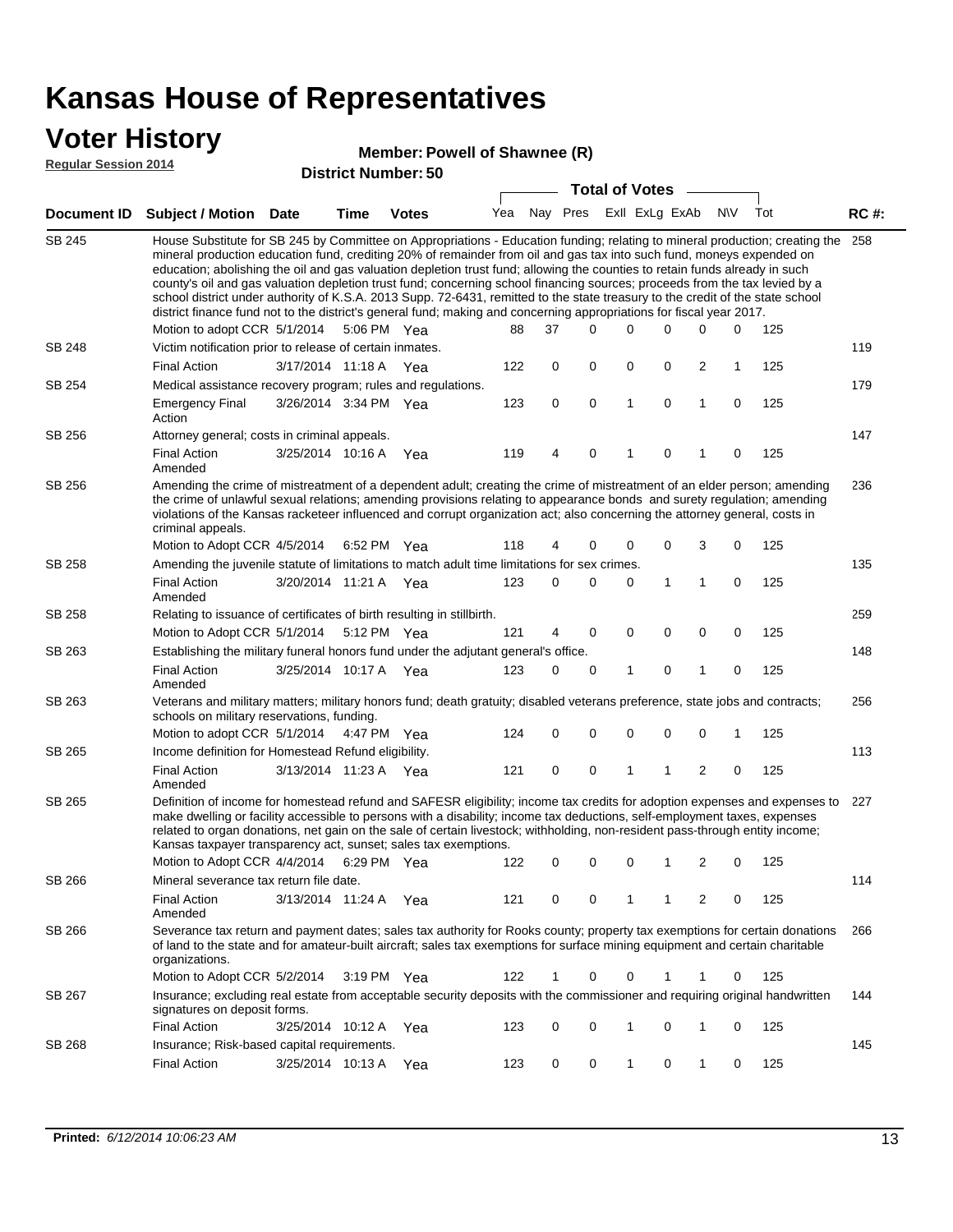### **Voter History**

**Regular Session 2014**

#### **Member: Powell of Shawnee (R)**

|               |                                                                                                                                                                                    |                       |             |              |     | <b>Total of Votes</b> |          |  |                |              |   |             |     |             |  |  |  |  |  |  |
|---------------|------------------------------------------------------------------------------------------------------------------------------------------------------------------------------------|-----------------------|-------------|--------------|-----|-----------------------|----------|--|----------------|--------------|---|-------------|-----|-------------|--|--|--|--|--|--|
| Document ID   | <b>Subject / Motion</b>                                                                                                                                                            | <b>Date</b><br>Time   |             | <b>Votes</b> |     | Nay Pres              |          |  | Exll ExLg ExAb |              |   | <b>NV</b>   | Tot | <b>RC#:</b> |  |  |  |  |  |  |
| SB 271        | Amending the Kansas medicaid fraud control act.                                                                                                                                    |                       |             |              |     |                       |          |  |                |              |   |             |     | 176         |  |  |  |  |  |  |
|               | <b>Emergency Final</b><br><b>Action Amend</b>                                                                                                                                      | 3/26/2014 3:30 PM Yea |             |              | 123 | 0                     | 0        |  | 1              | $\mathbf 0$  | 1 | $\mathbf 0$ | 125 |             |  |  |  |  |  |  |
| SB 271        | Amending the Kansas medicaid fraud control act.                                                                                                                                    |                       |             |              |     |                       |          |  |                |              |   |             |     | 228         |  |  |  |  |  |  |
|               | Motion to Adopt CCR 4/4/2014 6:33 PM Yea                                                                                                                                           |                       |             |              | 122 | 0                     | 0        |  | $\mathbf 0$    | 1            | 2 | $\mathbf 0$ | 125 |             |  |  |  |  |  |  |
| SB 272        | Eliminating the 3% limit on controlled shooting area acreage in a county.                                                                                                          |                       |             |              |     |                       |          |  |                |              |   |             |     | 149         |  |  |  |  |  |  |
|               | <b>Final Action</b>                                                                                                                                                                | 3/25/2014 10:19 A Yea |             |              | 123 | $\Omega$              | 0        |  | 1              | 0            | 1 | $\mathbf 0$ | 125 |             |  |  |  |  |  |  |
| SB 273        | House Substitute for SB 273 by Committee on Transportation †Commercial vehicles; regulation and registration thereof.                                                              |                       |             |              |     |                       |          |  |                |              |   |             |     | 168         |  |  |  |  |  |  |
|               | Final Action Sub Bill 3/26/2014 11:00 A Yea<br>Amended                                                                                                                             |                       |             |              | 122 | 1                     | 0        |  | 1              | 0            | 1 | 0           | 125 |             |  |  |  |  |  |  |
| SB 273        | Regulation of commercial motor vehicles; exemption from rules and regulations of the Kansas corporation commission.                                                                |                       |             |              |     |                       |          |  |                |              |   |             |     | 265         |  |  |  |  |  |  |
|               | Motion to Adopt CCR 5/2/2014                                                                                                                                                       |                       | 3:10 PM Yea |              | 101 | 22                    | 0        |  | 0              |              |   | 0           | 125 |             |  |  |  |  |  |  |
| SB 274        | Political action committees, legislative leadership.                                                                                                                               |                       |             |              |     |                       |          |  |                |              |   |             |     | 169         |  |  |  |  |  |  |
|               | <b>Final Action</b><br>Amended                                                                                                                                                     | 3/26/2014 11:01 A Yea |             |              | 108 | 15                    | 0        |  | 1              | 0            | 1 | 0           | 125 |             |  |  |  |  |  |  |
| <b>SB 278</b> | Establishing the state board of veterinary examiners within the animal health division of the Kansas department of agriculture<br>for a two-year period.                           |                       |             |              |     |                       |          |  |                |              |   |             |     | 127         |  |  |  |  |  |  |
|               | <b>Final Action</b>                                                                                                                                                                | 3/19/2014 11:24 A     |             | Yea          | 122 | 0                     | 0        |  | $\mathbf 0$    | 1            | 2 | 0           | 125 |             |  |  |  |  |  |  |
| SB 284        | Amending the Kansas 911 act.                                                                                                                                                       |                       |             |              |     |                       |          |  |                |              |   |             |     | 124         |  |  |  |  |  |  |
|               | <b>Final Action</b>                                                                                                                                                                | 3/17/2014 11:24 A     |             | Yea          | 121 | 2                     | 0        |  | 0              | 0            | 2 | 0           | 125 |             |  |  |  |  |  |  |
| SB 285        | Optometrists; prohibition against limiting payment for covered services to insurance plan amounts.                                                                                 |                       |             |              |     |                       |          |  |                |              |   |             |     | 150         |  |  |  |  |  |  |
|               | <b>Final Action</b><br>Amended                                                                                                                                                     | 3/25/2014 10:20 A Yea |             |              | 123 | 0                     | 0        |  | 1              | 0            | 1 | 0           | 125 |             |  |  |  |  |  |  |
| SB 286        | Extending sunset date on certain agriculture fees from July 1, 2015, to July 1, 2019.                                                                                              |                       |             |              |     |                       |          |  |                |              |   |             |     | 151         |  |  |  |  |  |  |
|               | <b>Final Action</b><br>Amended                                                                                                                                                     | 3/25/2014 10:23 A     |             | Nav          | 76  | 47                    | 0        |  | 1              | 0            | 1 | $\mathbf 0$ | 125 |             |  |  |  |  |  |  |
| SB 286        | Agriculture; extending sunset date on certain agriculture fees from July 1, 2015, to July 1, 2018; national day of the cowboy;<br>establishing the local food and farm task force. |                       |             |              |     |                       |          |  |                |              |   |             |     | 264         |  |  |  |  |  |  |
|               | Motion to adopt CCR 5/2/2014 3:04 PM Nav                                                                                                                                           |                       |             |              | 102 | 21                    | 0        |  | 0              | 1            | 1 | 0           | 125 |             |  |  |  |  |  |  |
| SB 306        | Modernizing certain insurance laws to allow use of additional investments.                                                                                                         |                       |             |              |     |                       |          |  |                |              |   |             |     | 173         |  |  |  |  |  |  |
|               | Emergency Final<br>Action                                                                                                                                                          | 3/26/2014 3:26 PM Yea |             |              | 123 | 0                     | 0        |  | 1              | $\mathbf 0$  | 1 | $\mathbf 0$ | 125 |             |  |  |  |  |  |  |
| <b>SB 308</b> | Updating the Kansas no-call act.                                                                                                                                                   |                       |             |              |     |                       |          |  |                |              |   |             |     | 138         |  |  |  |  |  |  |
|               | <b>Final Action</b>                                                                                                                                                                | 3/21/2014 10:15 A     |             | Yea          | 117 | 0                     | 0        |  | 0              | $\mathbf{1}$ | 6 | 1           | 125 |             |  |  |  |  |  |  |
| SB 309        | Health insurance coverage for qualified professional associations.                                                                                                                 |                       |             |              |     |                       |          |  |                |              |   |             |     | 182         |  |  |  |  |  |  |
|               | <b>Emergency Final</b><br>Action                                                                                                                                                   | 3/26/2014 3:38 PM Yea |             |              | 122 | 1                     | 0        |  | $\mathbf{1}$   | 0            | 1 | $\mathbf 0$ | 125 |             |  |  |  |  |  |  |
| SB 310        | Grand juries; crimes to consider; amendment of indictment.                                                                                                                         |                       |             |              |     |                       |          |  |                |              |   |             |     | 180         |  |  |  |  |  |  |
|               | <b>Emergency Final</b><br>Action                                                                                                                                                   | 3/26/2014 3:35 PM Yea |             |              | 122 | 1                     | 0        |  | 1              | 0            | 1 | 0           | 125 |             |  |  |  |  |  |  |
| SB 311        | Increasing the noneconomic damages cap and changing rules related to expert evidence.                                                                                              |                       |             |              |     |                       |          |  |                |              |   |             |     | 142         |  |  |  |  |  |  |
|               | <b>Final Action</b><br>Amended                                                                                                                                                     | 3/24/2014 10:17 A Yea |             |              | 119 | 3                     | $\Omega$ |  | 0              | 0            | 3 | 0           | 125 |             |  |  |  |  |  |  |
| SB 311        | Increasing the noneconomic damages cap, changing rules related to expert evidence and repealing statutes pertaining to<br>collateral source benefits.                              |                       |             |              |     |                       |          |  |                |              |   |             |     | 203         |  |  |  |  |  |  |
|               | Motion to adopt CCR 4/3/2014 6:15 PM Yea                                                                                                                                           |                       |             |              | 120 | 4                     | 0        |  | 0              | 0            | 1 | 0           | 125 |             |  |  |  |  |  |  |
| SB 321        | Return of premiums separate from notice of denial of coverage.                                                                                                                     |                       |             |              |     |                       |          |  |                |              |   |             |     | 146         |  |  |  |  |  |  |
|               | <b>Final Action</b>                                                                                                                                                                | 3/25/2014 10:15 A Yea |             |              | 123 | 0                     | 0        |  | $\mathbf{1}$   | 0            | 1 | 0           | 125 |             |  |  |  |  |  |  |
| SB 329        | Clarifying court orders relating to parents in juvenile offender cases.                                                                                                            |                       |             |              |     |                       |          |  |                |              |   |             |     | 136         |  |  |  |  |  |  |
|               | <b>Final Action</b><br>Amended                                                                                                                                                     | 3/20/2014 11:23 A Yea |             |              | 123 | 0                     | 0        |  | 0              | $\mathbf{1}$ | 1 | 0           | 125 |             |  |  |  |  |  |  |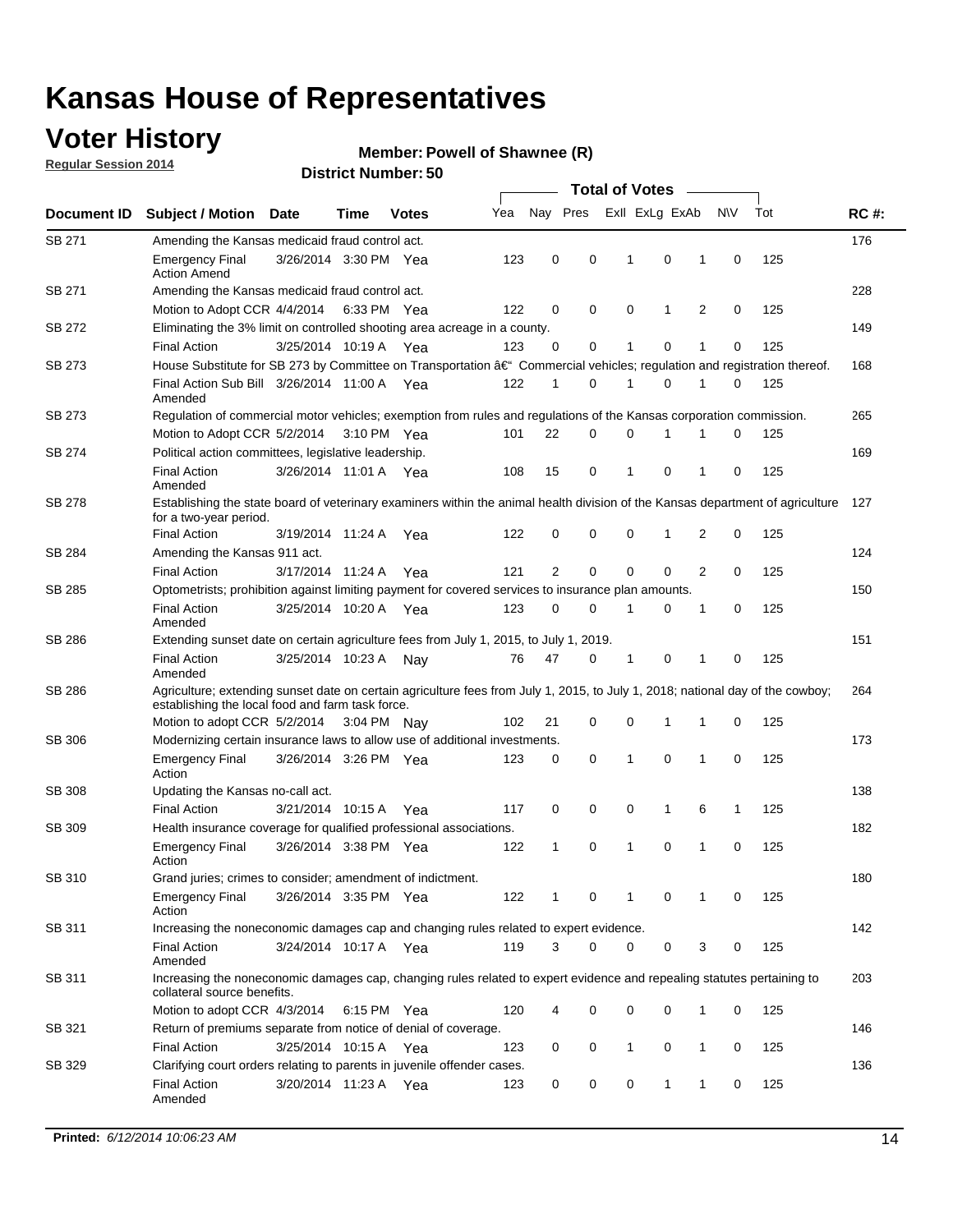### **Voter History**

**Regular Session 2014**

#### **Member: Powell of Shawnee (R)**

|                    |                                                                                                                                                                    |                       |             | <b>DISUILLINUIIIIDEI.JU</b> |     |              |                |              | <b>Total of Votes</b> |              |           |     |             |  |  |  |  |  |  |  |
|--------------------|--------------------------------------------------------------------------------------------------------------------------------------------------------------------|-----------------------|-------------|-----------------------------|-----|--------------|----------------|--------------|-----------------------|--------------|-----------|-----|-------------|--|--|--|--|--|--|--|
| <b>Document ID</b> | <b>Subject / Motion Date</b>                                                                                                                                       |                       | <b>Time</b> | <b>Votes</b>                | Yea |              | Nay Pres       |              | ExII ExLg ExAb        |              | <b>NV</b> | Tot | <b>RC#:</b> |  |  |  |  |  |  |  |
| SB 329             | Clarifying court orders relating to parents in juvenile offender cases and changing the statute of limitations on certain juvenile<br>offenses.                    |                       |             |                             |     |              |                |              |                       |              |           |     | 242         |  |  |  |  |  |  |  |
|                    | Motion to adopt CCR 4/30/2014 3:23 PM Yea                                                                                                                          |                       |             |                             | 122 | 1            | 0              | 1            | -1                    | 0            | 0         | 125 |             |  |  |  |  |  |  |  |
| SB 344             | Special permits, oversized loads, transportation of hay or feed stuffs.                                                                                            |                       |             |                             |     |              |                |              |                       |              |           |     | 152         |  |  |  |  |  |  |  |
|                    | <b>Final Action</b><br>Amended                                                                                                                                     | 3/25/2014 10:24 A     |             | Yea                         | 122 | $\mathbf{1}$ | 0              | 1            | $\mathbf 0$           | 1            | 0         | 125 |             |  |  |  |  |  |  |  |
| SB 349             | Boiler safety act; deputy inspectors.                                                                                                                              |                       |             |                             |     |              |                |              |                       |              |           |     | 128         |  |  |  |  |  |  |  |
|                    | <b>Final Action</b><br>Amended                                                                                                                                     | 3/19/2014 11:25 A     |             | Yea                         | 119 | 3            | 0              | $\mathbf 0$  | -1                    | 2            | 0         | 125 |             |  |  |  |  |  |  |  |
| SB 349             | Board of technical professions; recodification of professions and scope of practice, other; boiler safety act, deputy<br>inspectors.                               |                       |             |                             |     |              |                |              |                       |              |           |     |             |  |  |  |  |  |  |  |
|                    | Motion to Adopt CCR 4/4/2014                                                                                                                                       |                       | 10:02 A     | Nav                         | 112 | 11           | 0              | 1            | 0                     | 1            | 0         | 125 |             |  |  |  |  |  |  |  |
| SB 351             | Vehicle identification numbers; penalties; damages.                                                                                                                |                       |             |                             |     |              |                |              |                       |              |           |     | 153         |  |  |  |  |  |  |  |
|                    | <b>Final Action</b>                                                                                                                                                | 3/25/2014 10:25 A     |             | Yea                         | 123 | 0            | 0              | 1            | 0                     | 1            | 0         | 125 |             |  |  |  |  |  |  |  |
| SB 357             | Increasing the number of allowable hunter education deferrals.                                                                                                     |                       |             |                             |     |              |                |              |                       |              |           |     | 154         |  |  |  |  |  |  |  |
|                    | <b>Final Action</b><br>Amended                                                                                                                                     | 3/25/2014 10:26 A     |             | Yea                         | 97  | 26           | 0              | 1            | 0                     | 1            | 0         | 125 |             |  |  |  |  |  |  |  |
| SB 357             | Authorizing land purchases by the state; amending process state uses to address seized wildlife; increasing the number of<br>allowable hunter education deferrals. |                       |             |                             |     |              |                |              |                       |              |           |     | 275         |  |  |  |  |  |  |  |
|                    | Motion to Adopt CCR 5/2/2014                                                                                                                                       |                       | 7:53 PM Yea |                             | 113 | 11           | 0              | $\mathbf 0$  | 0                     | 1            | 0         | 125 |             |  |  |  |  |  |  |  |
| SB 359             | Relating to asbestos-related liability.                                                                                                                            |                       |             |                             |     |              |                |              |                       |              |           | 177 |             |  |  |  |  |  |  |  |
|                    | <b>Emergency Final</b><br>Action                                                                                                                                   | 3/26/2014 3:32 PM Yea |             |                             | 94  | 29           | 0              | $\mathbf{1}$ | 0                     | 1            | 0         | 125 |             |  |  |  |  |  |  |  |
| SB 367             | Creating the student data privacy act.                                                                                                                             |                       |             |                             |     |              |                |              |                       |              |           |     | 186         |  |  |  |  |  |  |  |
|                    | <b>Emergency Final</b><br><b>Action Amend</b>                                                                                                                      | 3/26/2014 3:43 PM Yea |             |                             | 119 | 4            | $\mathbf 0$    | $\mathbf{1}$ | 0                     | $\mathbf{1}$ | 0         | 125 |             |  |  |  |  |  |  |  |
| SB 367             | Creating the student data privacy act.                                                                                                                             |                       |             |                             |     |              |                |              |                       |              |           |     | 245         |  |  |  |  |  |  |  |
|                    | Motion to adopt CCR 4/30/2014 3:41 PM Yea                                                                                                                          |                       |             |                             | 123 | 0            | 0              | 1            | 1                     | 0            | 0         | 125 |             |  |  |  |  |  |  |  |
| SB 371             | Amending employment security law regarding disposition of penalty funds and disclosure of confidential information.                                                |                       |             |                             |     |              |                |              |                       |              |           |     | 129         |  |  |  |  |  |  |  |
|                    | <b>Final Action</b>                                                                                                                                                | 3/19/2014 11:27 A     |             | Yea                         | 90  | 32           | 0              | $\mathbf 0$  | -1                    | 2            | 0         | 125 |             |  |  |  |  |  |  |  |
| SB 372             | Amending the shared work unemployment compensation program; layoff aversion.                                                                                       |                       |             |                             |     |              |                |              |                       |              |           |     | 155         |  |  |  |  |  |  |  |
|                    | <b>Final Action</b>                                                                                                                                                | 3/25/2014 10:28 A     |             | Yea                         | 123 | $\mathbf 0$  | 0              | $\mathbf{1}$ | 0                     | 1            | 0         | 125 |             |  |  |  |  |  |  |  |
| SB 402             | Amending statutes related to the Kansas criminal justice information system committee.                                                                             |                       |             |                             |     |              |                |              |                       |              |           |     | 178         |  |  |  |  |  |  |  |
|                    | <b>Emergency Final</b><br>Action                                                                                                                                   | 3/26/2014 3:33 PM Yea |             |                             | 123 | 0            | 0              | 1            | 0                     | 1            | 0         | 125 |             |  |  |  |  |  |  |  |
| SB 423             | Authorizing Department of Administration to sell Landon and Eisenhower state office buildings.                                                                     |                       |             |                             |     |              |                |              |                       |              |           |     | 233         |  |  |  |  |  |  |  |
|                    | <b>Final Action</b><br>Amended                                                                                                                                     | 4/5/2014              | 10:28 A     | Nay                         | 66  | 55           | 0              |              | 0<br>0                | 4            | 0         | 125 |             |  |  |  |  |  |  |  |
| SB 424             | Amending the statutory requirements for a valid hospital lien.                                                                                                     |                       |             |                             |     |              |                |              |                       |              |           |     | 183         |  |  |  |  |  |  |  |
|                    | <b>Emergency Final</b><br>Action                                                                                                                                   | 3/26/2014 3:39 PM Yea |             |                             | 115 | 8            | 0              | 1            | 0                     | $\mathbf{1}$ | 0         | 125 |             |  |  |  |  |  |  |  |
| <b>SCR 1618</b>    | Substitute for SCR 1618 by Committee on Federal and State Affairs -- State constitutional amendment authorizing raffles.                                           |                       |             |                             |     |              |                |              |                       |              |           |     | 170         |  |  |  |  |  |  |  |
|                    | Final Action Sub Bill 3/26/2014 11:06 A                                                                                                                            |                       |             | Nav                         | 102 | 19           | $\overline{2}$ | 1            | 0                     | 1            | 0         | 125 |             |  |  |  |  |  |  |  |
| <b>SCR 1620</b>    | Port authority; creation in Stafford, Kansas.                                                                                                                      |                       |             |                             |     |              |                |              |                       |              |           |     | 234         |  |  |  |  |  |  |  |
|                    | <b>Final Action</b>                                                                                                                                                | 4/5/2014              | 10:29 A     | Yea                         | 121 | 0            | 0              |              | 0<br>0                | 4            | 0         | 125 |             |  |  |  |  |  |  |  |